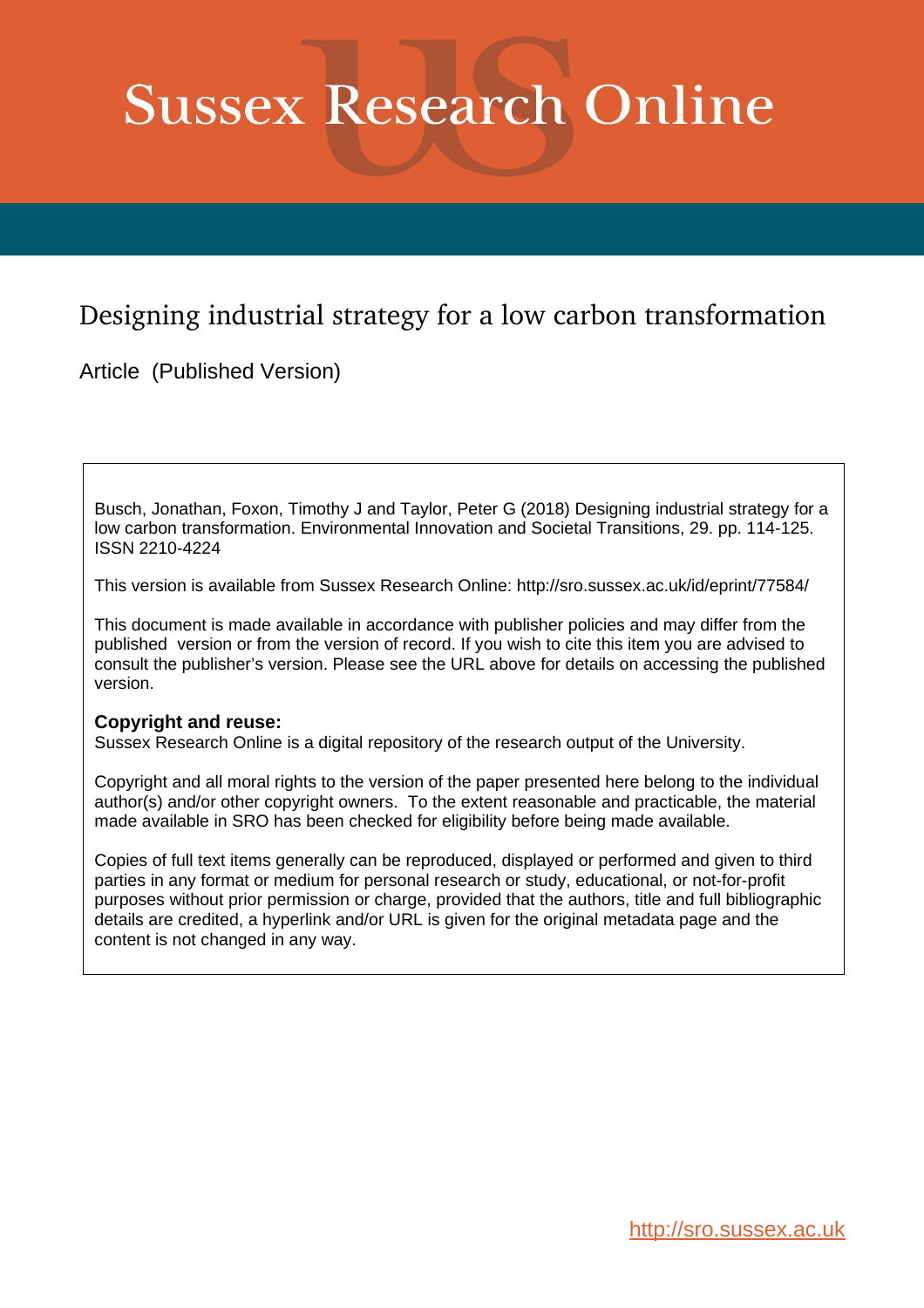Contents lists available at [ScienceDirect](http://www.sciencedirect.com/science/journal/22104224)

Environmental Innovation and Societal Transitions

journal homepage: [www.elsevier.com/locate/eist](https://www.elsevier.com/locate/eist)

#### Original Research Paper

## Designing industrial strategy for a low carbon transformation

## Jon[a](#page-1-0)than Busch<sup>a,</sup>\*, Timothy J. Foxon<sup>[b](#page-1-2)</sup>, Peter G. Taylor<sup>a[,c,](#page-1-3)[d](#page-1-4)</sup>

<span id="page-1-0"></span>a Sustainability Research Institute, School of Earth and Environment, University of Leeds, Leeds, LS2 9JT, UK

<span id="page-1-2"></span><sup>b</sup> Science Policy Research Unit, University of Sussex, BN1 9RH, UK

<span id="page-1-3"></span>CLOW Carbon Energy Research Group, School of Chemical and Process Engineering, University of Leeds, Leeds, LS2 9JT, UK

<span id="page-1-4"></span><sup>d</sup> Centre for Integrated Energy Research, University of Leeds, Leeds, LS2 9JT, UK

#### ARTICLE INFO

Keywords: Low carbon industrial strategy Clean growth Neo-Schumpeterian theory Mission-oriented innovation

#### ABSTRACT

The recent re-emergence of industrial policy as a legitimate pursuit of governments in Europe and the US has the potential to open up a new realm of policy action for climate change mitigation. This would aim to align efforts to secure national industrial opportunities with the development of low carbon industrial systems, so as to generate both socio-economic and environmental benefits. The paper discusses the role of low carbon industrial strategy in seeking to do this, thereby accelerating transitions to a low carbon economy. It sets out the elements of a more systemic low carbon industrial strategy, including providing a mission-oriented and learningbased approach, drawing on and combining insights from neo-Schumpeterian and ecological economics perspectives.

#### 1. Introduction

The continuing challenging economic context in many countries and insufficiency of monetary policy, with low interest rates and bouts of quantitative easing aiming to stimulate economic activity, have led some governments to begin to articulate a 'modern' industrial strategy. In January 2017, the UK government published its plans for a new industrial strategy, in which the Prime Minister outlined "a new approach to government … stepping up to a new, active role that backs business and ensures more people in all corners of the country share in the benefits of its success" [\(HM Government, 2017a](#page-11-0)). At the same time, the UK and other governments have committed to achieving substantial reductions in their projected national carbon emissions, in order to meet their commitments under the December 2015 Paris Agreement, which entered into force in November 2016 and has been ratified by 170 countries. This agreement committed countries to holding the increase in the global average temperature to well below 2 °C above pre-industrial levels and to pursue efforts to limit the temperature increase to 1.5 °C, and to making finance flows consistent with a pathway towards low greenhouse gas emissions and climate-resilient development ([United Nations, 2015](#page-12-0)). Under the 2008 Climate Change Act, the UK government committed to reducing national emissions by 80% by 2050 from 1990 levels, and published a 'Clean Growth Strategy' in October 2017, setting out broad plans to achieve an intermediate target of a 57% reduction by 2028–2032 ([HM Government, 2017b\)](#page-11-1).

Achieving these ambitious emissions reduction targets is increasingly recognised as requiring a transformation of the economies of both industrial and developing countries ([Deep Decarbonization Pathways Project, 2015](#page-11-2); [Hermwille, 2016](#page-11-3); [International Social](#page-11-4) [Science Council \(ISSC\)UNESCO, 2013;](#page-11-4) [IPCC, 2012\)](#page-11-5). Despite this, strategies for achieving emissions reductions have largely been formulated separately from economically-oriented industrial strategies. The UK's Clean Growth Strategy marks a departure from this in that it aims "to put clean growth at the heart of our Modern Industrial Strategy" [\(HM Government, 2017a\)](#page-11-0), a framing that builds on

<span id="page-1-1"></span>⁎ Corresponding author. E-mail address: [j.busch@leeds.ac.uk](mailto:j.busch@leeds.ac.uk) (J. Busch).

Received 17 December 2017; Received in revised form 18 May 2018; Accepted 18 July 2018 Available online 25 July 2018









<https://doi.org/10.1016/j.eist.2018.07.005>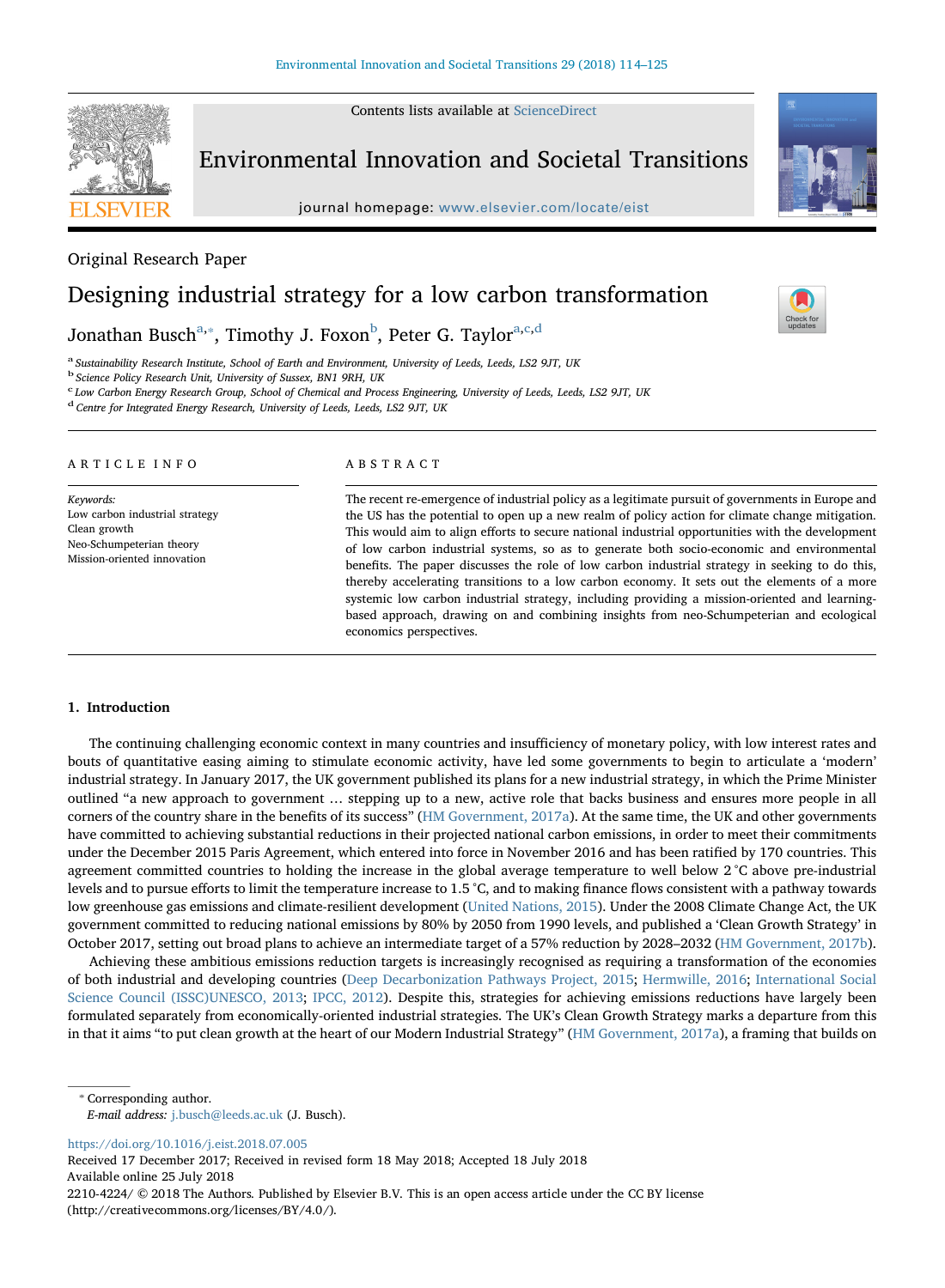the argument that the investment needed for a low carbon transformation could provide an economic stimulus [\(New Climate](#page-12-1) [Economy, 2016](#page-12-1); [UNEP, 2011\)](#page-12-2).

The integration of industrial development and environmental goals has been advocated by a number of recent reports. [Lütkenhorst et al. \(2014a,](#page-12-3)[b](#page-12-4)) elaborate a Green Industrial Policy that responds to four key challenges: (1) pervasive market failures, (2) uncertainty and long time horizons, (3) the creation of new pathways, and (4) the disruption of old pathways. In this, they pay particular attention to the normative nature of the social goals that such a policy would entail, and the need for this to be democratically negotiated. [Aiginger \(2015\)](#page-11-6) outlines an industrial policy for a "Sustainable Growth Path" which emphasises the need for an alignment with other policy domains, and particularly with energy policy. This issue of policy alignment is also addressed by [Ashford](#page-11-7) [and Renda \(2016\)](#page-11-7) who describe a ten step programme for sustainable innovation in the EU policy programme, based on a double alignment of public policy that fosters innovation, and innovation for decarbonisation. Central to Ashford and Renda's proposal is the idea of mission-led innovation platforms, set up to tackle specific societal challenges and identify pathways towards deep decarbonisation.

Whilst each of these proposals contributes important ideas for the practical implementation of low carbon industrial strategies, further work is needed to explore the understanding on which the integration between industrial and environmental goals is based. In this paper, we draw on and combine insights from neo-Schumpeterian (evolutionary) and ecological economics perspectives to set out elements of an integrated low carbon industrial strategy.

Whilst countries such as South Korea and China have long pursued active industrial plans, many Western industrialised countries (most notably the USA and UK) have, until recently, eschewed overt industrial strategy. The dominance of neo-classical economic thinking has led them instead to follow economic policies that emphasise market solutions to economic challenges with government 'intervention' limited to remedying market failures. However, other strands of economic thinking, inspired by the ideas of Joseph Schumpeter on how innovation and 'creative destruction' drives economic progress [\(Freeman, 1974](#page-11-8); [Perez, 1985\)](#page-12-5), provide the basis for an alternative framing on the role of government action to create and shape markets, rather than just responding to market failures [\(Mazzucato, 2016](#page-12-6), [2015a\)](#page-12-7). We argue that this approach has synergies with arguments for strategic public action to stimulate the high levels of private investment needed for a low carbon transition [\(New Climate Economy, 2016\)](#page-12-1). We suggest that taking advantage of these synergies could inform how a low carbon industrial strategy can help to guide near- and medium-term actions for achieving positive environmental and economic outcomes in a coherent way.

In setting out the elements of a low carbon industrial strategy, we aim to look for agreement on positive ways forward, even though there may be differences of opinion on ultimate end goals between those who support a 'green growth' approach [\(Bowen and](#page-11-9) [Hepburn, 2014\)](#page-11-9) and those who argue for the necessity of a more radical transformation of current economic systems for achieving sustainable prosperity ([Jackson, 2016\)](#page-11-10). Recent political upheavals in the UK and US, which arguably relate to the lack of the spread of economic benefits to large parts of working and middle class communities, reinforce the need for practical approaches that can combine meeting environmental and socio-economic goals in a coherent way. As the name suggests, the UK's new Clean Growth Strategy is very much formulated from a green growth perspective, arguing that, by changing priorities within the current economic system, it will be possible to simultaneously achieve economic and environmental goals.

The paper is set out as follows. Section [2](#page-2-0) describes the context and background. Section [3](#page-4-0) sets out the proposed elements of a low carbon industrial strategy. Section [4](#page-10-0) concludes.

#### <span id="page-2-0"></span>2. Context and background

#### 2.1. Defining low carbon industrial strategy

We first draw an important distinction between industrial strategy and industrial policies. In the absence of universally agreed definitions, we take "industrial strategy" to mean a framework of ideas which influences the shaping and formulation of policies relating to economic production and consumption. This entails both a conceptualisation of the role of the state in the economy, and what goals industrial policies should pursue. This strategic perspective draws on the idea of a policy paradigm, which shapes the way in which the problem is perceived and how it should be governed, the policy goals considered appropriate and the interventions that should be used to attain these goals (P. A. [Hall, 1993;](#page-11-11) [Kern et al., 2014\)](#page-11-12).

Drawing on [Cowling and Tomlinson \(2016\),](#page-11-13) we define a low carbon industrial strategy as:

the objectives and frameworks that determine how government seeks to guide the direction of industrial change to achieve low carbon production and consumption activities that are consistent with global goals on climate change mitigation and are in the wider public interest.

A low carbon industrial strategy therefore consists of two parts. First, it should specify the strategic objectives both in relation to carbon emissions and the wider public interest, e.g. providing good employment opportunities or improving social welfare, whilst also indicating types of economic activities that are expected to enhance these goals. Second, it should set out a framework that defines how the problem is perceived, what solutions should be sought, and how this needs to be governed.

In terms of carbon emissions, any strategic objective needs to recognise the global nature of the problem, whilst also providing clear targets for domestic action. We therefore argue that a strategic approach is needed in which international targets are translated into national carbon emissions reduction targets. This has been done by the UK in terms of setting five-yearly carbon budgets, 15 years in advance, towards an 80% reduction by 2050, under the Climate Change Act (2008), and, in Germany, in the national emissions reduction targets towards 2050 under the Energiewende. A recent report from the Deep Decarbonisation Pathways Project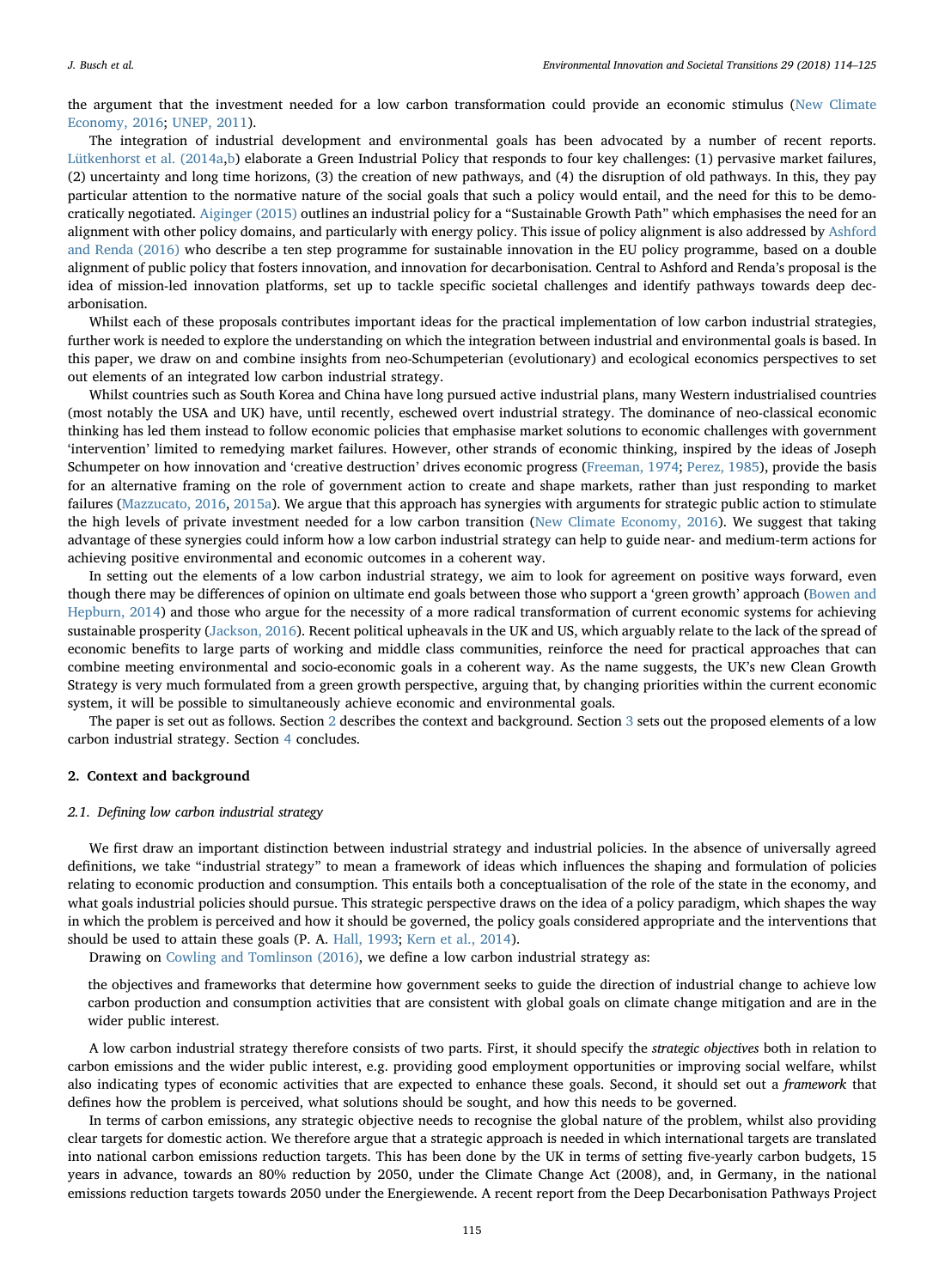(2015) illustrates the diversity of pathways that result from such downscaling for different countries. Economic structure and level of technological development, and national priorities and social preferences significantly shape the strategies developed for different countries in this project.

What constitutes the wider public interest is clearly the subject of many differing interpretations. Whilst usually within industrial strategy, it has been narrowly interpreted as enhancing economic growth, many other goals are possible including regional or sectoral rebalancing of the economy, increasing employment and improving other indicators of social welfare.

Moving to the second element, the frameworks that guide a low carbon industrial strategy are, to a significant extent, shaped by the nature and extent to which government intervention is seen as desirable. Drawing on the varieties of capitalism literature (P. A. [Hall and Soskice, 2003\)](#page-11-14), [Colebrook \(2016\)](#page-11-15) develops a typology of industrial strategy based on the role of government that extends from command and control (most direct involvement), through co-ordinated capitalism, liberal capitalism plus, to liberal capitalism (least direct involvement). Germany and South Korea are typical examples of co-ordinated capitalism approaches to industrial strategy, and this is reflected in their approach to low carbon development. The German Energiewende is arguably a product of integrated industrial and energy strategy rather than simply energy policy [\(Rutten, 2014\)](#page-12-8), and its effects have so far done more to stimulate the renewables industry than to reduce carbon emissions. Its implementation in policy has focused on developing the low carbon sector, whilst protecting energy intensive industries from price increases. As a consequence, Germany has developed a substantial green industry sector whilst GHG emissions have reduced by only 28% between 1990 and 2016. This dynamic is typified by the decision to phase out all nuclear power following the Fukushima disaster, which suggests that GHG emissions reductions are not the most important objective of the Energiewende. South Korea is frequently held up as an example of industrial strategy successfully fostering the growth of competitive industries [\(Rodrik, 2014](#page-12-9)). In recent years, South Korea has aligned its industrial strategies with a low carbon agenda, launching a National Strategy for Green Growth in 2009, with specific focus on sectors including renewables, nuclear energy and transport ([UNEP, 2010](#page-12-10)), and building on historical strengths in electronics as the basis of a new smart grid industry ([New Climate Economy, 2014;](#page-12-11) [Skillings and Smailes, 2017](#page-12-12)).

In the remainder of this paper, we take the position that government intervention in the economy is acceptable and required for low carbon transformations, but we are not prescriptive as to the precise role of government. Instead, we propose theoretically grounded elements for low carbon industrial strategy on whose basis specific interventions can be justified.

#### 2.2. Integrating low carbon and economic objectives

Developing a low carbon industrial strategy requires the identification of a consistent set of policy goals. Climate change mitigation targets define the scale of the transformation needed; strategic goals must be consistent with achieving this scale of transformation in the most socially and economically beneficial way.

To be consistent with achieving the Paris target of a maximum 2 °C temperature rise, a low carbon transformation will require a massive expansion of low carbon energy sources that must almost completely replace unabated fossil fuels by 2050. Given that fossil fuels are currently the source for around 80% of the energy used for household, industry, services and transport uses, and that increases in the availability of these sources and in the efficiency of their conversion to useful energy have been a key enabling factor in previous long waves of economic growth, this transformation has large implications for how economies can deliver economic benefits [\(Foxon, 2017\)](#page-11-16).

The neo-Schumpeterian approach has two important insights for the economic and social benefits of a low carbon transformation. The first relates to the possibility of low carbon technology adoption driving further economic development. The neo-Schumpeterian approach identifies innovation as the principal driver of economic dynamics and development [\(Hanusch and Pyka, 2006](#page-11-17)). Novel technologies and organisational forms in production techniques are described as leading to cost reductions in key inputs (such as energy and raw materials) and intermediary products, and co-evolve with institutional and social innovations that promote the adoption of those products. These novelties are not created continuously but display patterns of punctuated equilibrium, and the resulting economic dynamics have strong non-linearities, explaining past surges of economic growth punctuated by periods of stagnation [\(Perez, 2002](#page-12-13)). The recent cost reductions in some renewable energy sources give grounds for optimism that these could help to promote a new surge that would deliver similar types of economic benefits to these past surges. This line of argument would support a green growth view of a low carbon transformation. It has also been argued that the more decentralised nature of many renewable energy technologies, including solar PV and advanced biomass technologies, mean that they are conducive to more bottom-up forms of social and economic development that would spread welfare benefits more widely ([Ockwell and Byrne, 2016\)](#page-12-14).

Even if such a surge does not materialise, a low carbon transformation remains a necessity. As the Stern Review ([Stern, 2006](#page-12-15)) and subsequent studies have argued, unchecked climate change would lead to severe environmental, social and economic impacts, meaning that the economic costs of inaction are likely to be much higher than the economic costs of action to realise a transformation to a low carbon economy. The neo-Schumpeterian approach has a second insight that is important to the strategic objectives of a low carbon transformation. In recognising innovation competition rather than price competition as the principal coordinating mechanism of the economy, neo-Schumpeterian theory also suggests that the idea of a single optimal development pathway that is followed by a perfect market is false. There are many different possible trajectories that economic development can follow, driven by processes of lock-in and path dependence ([Fouquet, 2016](#page-11-18); [Unruh, 2002\)](#page-12-16), and each trajectory may lead to radically different economic and social outcomes. Economic development pathways are determined by the activities of networks of public and private sector actors and the institutional contexts that shape the markets in which they interact. Nowhere is this more relevant than in the highly regulated energy systems that are core to low carbon transformations. The 'optimal' choice of possible outcomes of economic development is therefore not determined by the efficient allocation of a perfect market; instead this choice is necessarily normative, can vary over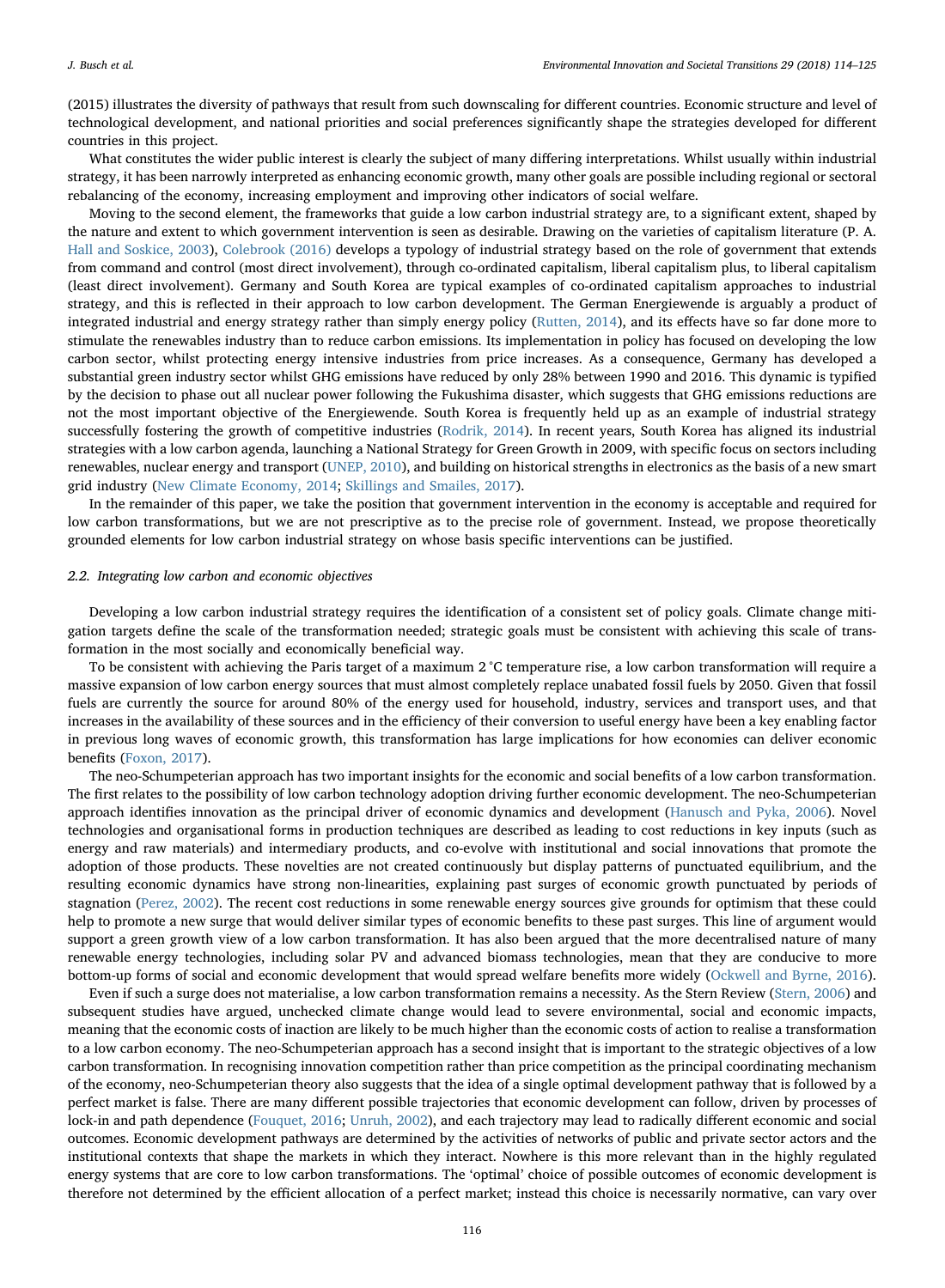time and space, and must be politically negotiated (Lütkenhorst et al., 2014a,[b\)](#page-12-4). A desired set of social and economic outcomes must be realised through the creation of appropriate institutions and governance arrangements that create and shape markets.

#### 2.3. Creating and shaping markets

In order to define a strategic framework to guide a low carbon industrial strategy, we need to draw on theoretical understanding of industrial systems change. We argue that this is provided by neo-Schumpeterian theories that characterise economies as evolving systems in which innovation is driven by both public and private actors interacting through networks to create new technologies, institutions, business models and user practices ([Foxon, 2011\)](#page-11-19). This approach implies that restricting government action to only 'fix' market failures associated with the carbon externality is misguided. Reliance on an 'efficient market' with internalised externalities to drive the transition to a low carbon economy is based on an inappropriate theoretical framework, and therefore blind to the wider institutional changes that are needed to support the mechanisms of low carbon innovation. Carbon taxes may create a more favourable market for low carbon technologies, but they do not address the lock-in of fossil fuel industries [\(Unruh, 2002\)](#page-12-16) or the lack of finance for innovations to cross the "valley of death" from demonstration to market diffusion $1$  ([Gallagher et al., 2011\)](#page-11-20). Instead, there is an active role for governments in creating and shaping markets, not just fixing market failures ([Mazzucato, 2016,](#page-12-6) [2015a\)](#page-12-7), and helping to identify key industrial sectors that can drive the transition in similar ways to previous long-term techno-economic system changes ([Perez, 2010\)](#page-12-17).

The idea that industrial strategy should be about seeking to create and shape markets [\(Mazzucato, 2015a\)](#page-12-7) breaks from the mainstream economics framing by rejecting the idea of a single optimal path of economic development that is followed by a perfect market. This line of argument draws on a long history of understanding economic development and structural change as the result of innovation processes [\(Schumpeter](#page-12-18)'s (1939) 'creative destruction') governed by innovation systems ([Freeman, 1974](#page-11-8)). The neo-Schumpeterian approach describes technical innovation as a process that takes place in an institutional context and involves the dynamic interaction of multiple agents of change including researchers, suppliers, distributers and consumers ([Perez, 2010](#page-12-17)). First described by Lundvall and Freeman as a 'national system of innovation' [\(Freeman, 1995,](#page-11-21) [1987](#page-11-22); [Lundvall et al., 1988\)](#page-12-19), this conceptualisation encompasses the full life-cycle of technological innovation from basic research and invention, through early adoption, to market diffusion ([Wilson et al., 2012\)](#page-12-20).

Perez analyses the development of new techno-economic paradigms [\(Perez, 2002](#page-12-13)), where a paradigm describes a collective, shared, best practice model for the effective use of new technology that influences new and existing industries and the institutional context. According to this approach, previous waves or surges of economic growth have been driven by the deployment of new techno-economic paradigms, following periods of installation and upheaval as institutions and practices are re-oriented to enable the benefits of the new paradigm to be realised. Perez has argued that the current deployment phase of the ICT (information and communication technologies) paradigm could be strengthened by combination with a clear 'green' direction for this deployment, leading to a new surge of 'green growth' ([Perez, 2016\)](#page-12-21).

Mazzucato builds on the techno-economic paradigm concept to argue for 'mission-oriented' innovation [\(Mazzucato, 2015a;](#page-12-7) [Mazzucato and Penna, 2015;](#page-12-22) [Mazzucato and Perez, 2014\)](#page-12-23). This work highlights the crucial role of the state in directing and driving innovation. Technologies including GPS, shale gas extraction and the internet were created following government agency investment ([Mazzucato, 2015b](#page-12-24)). On this basis, the state is described as taking an entrepreneurial role and going far beyond fixing market failures to creating markets and investing in specific industries and technologies. There are complementary roles for public and private state actors, and a more dynamic, learning approach is needed. This conception of the role of the state calls for an active industrial strategy with appropriate investment in government capacity and the establishment of collaborative innovation institutions ([Mazzucato and](#page-12-22) [Penna, 2015](#page-12-22)).

In the next section, we set out strategic elements and framework for a low carbon industrial strategy that would promote these technological and institutional changes in a way that helps to stimulate low carbon production and consumption activities that are in the public interest.

#### <span id="page-4-0"></span>3. Elements of a low carbon industrial strategy

As discussed above, the formulation of low carbon industrial strategy can draw on a wealth of insights from low carbon transitions, innovation systems and economic literature. In the following, we synthesize important elements for the two parts of a low carbon industrial strategy: the strategic objectives it should set and the framework within which policy interventions are justified.

As previously stated, the strategic objectives of industrial strategy combine the requirements of carbon emission mitigation targets and the economic and social goals of industrial strategies. Whilst the former should be principally informed by scientific analysis and are embedded in international and national agreements, the latter are necessarily normative and should be politically negotiated, primarily at national and sub-national levels. The strategic objectives we identify are:

<span id="page-4-1"></span><sup>&</sup>lt;sup>1</sup> This is not to say that carbon taxes are not a useful instrument in effective industrial and climate policy mixes. As argued by [Baranzini et al.](#page-11-23) [\(2017\),](#page-11-23) carbon pricing is an effective tool to provide continuous incentives for innovation in carbon-efficient technologies, and it addresses rebound effects (which are discussed later) in a systematic way. As such, carbon pricing is complementary to the more active industrial strategies that we discuss in this paper.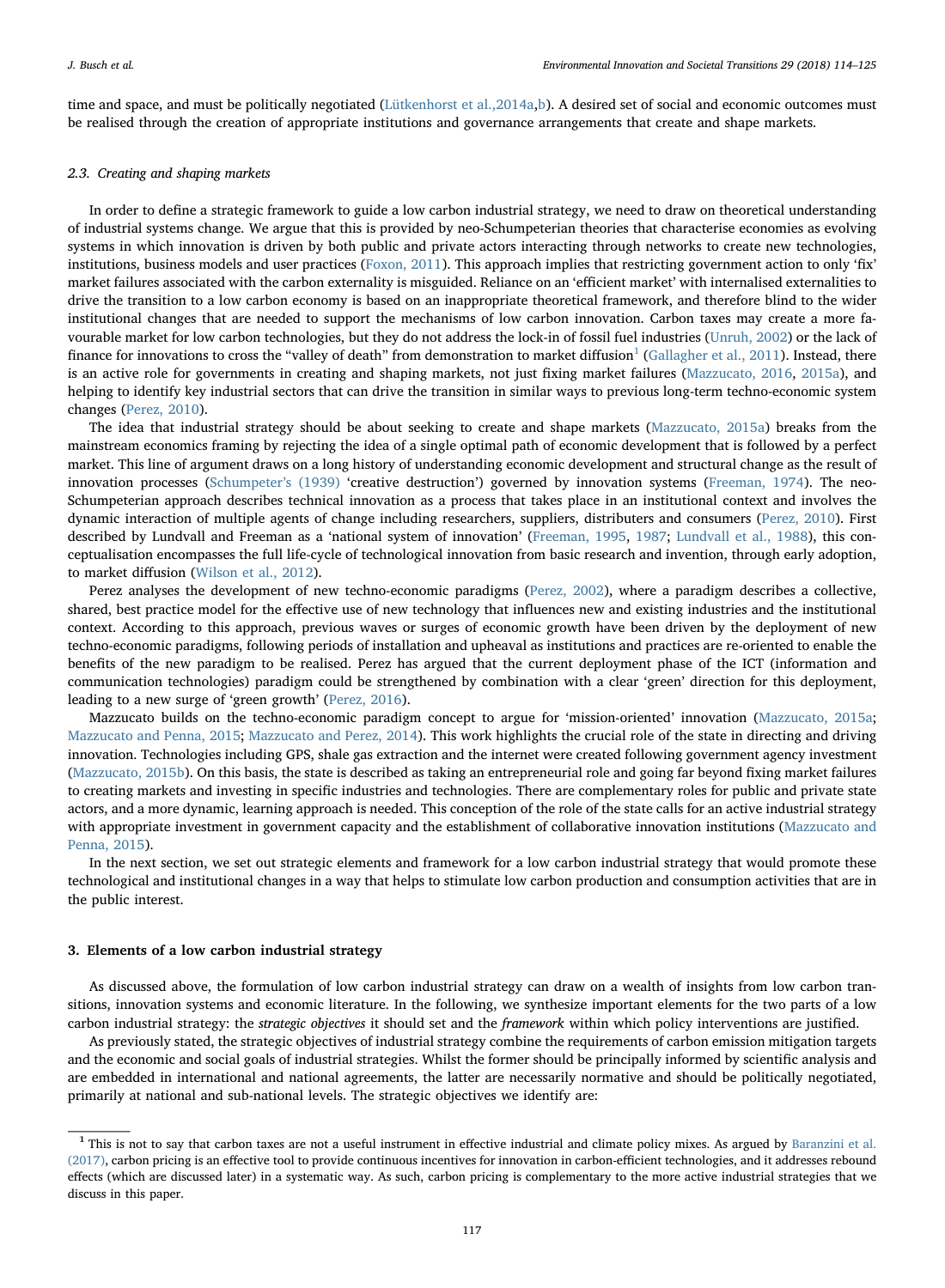- 1) Promote innovation in low carbon technologies, business models and practices
- 2) Action to manage energy demand as well as supply
- 3) Enable flexibility for systemic change.

Following from the strategc objectives, we identify five elements for a low carbon industrial strategy that describe how policy interventions should be conceptualised and justified. These elements are derived from a synthesis of neo-Schumpeterian and ecological economics theories of industrial evolution. They represent the framework for a low carbon industrial strategy. The five elements are:

- 1) Defining and enabling a low carbon industrial mission
- 2) Creating markets with demand-pull
- 3) Shaping markets by identifying opportunities and rewarding success
- 4) Stimulating investment
- 5) Embedding learning approaches in governance

We now discuss each of these in turn.

#### 3.1. Strategic objectives

#### 3.1.1. Low carbon innovation

Achieving the Paris Agreement mandated target of a maximum 2 °C temperature rise, with a likely chance of success (66–100%), requires global greenhouse gas emissions to be reduced by between 40% and 70% from 2010 levels by 2050 ([IPCC, 2015](#page-11-24)). Scenarios suggest that this requires a massive expansion of low carbon energy sources (some combination of renewables, nuclear power and coal and gas with carbon sequestration) and significant improvements in efficiency of energy conversion and use, as well as negative emissions technologies (such as biomass energy with carbon capture and storage). These would substitute for unabated coal, gas and oil sources, enabling extensive reserves of these fossil fuels to be left in the ground.

Clearly, international targets, such as the 2 °C target under the Paris Agreement, and national targets, such as the UK's 80% carbon reduction by 2050, can be seen as defining goals for transformations of energy and industrial systems needed to achieve these targets. However, it is not so clear how these translate into missions that can guide particular industrial transformations, given uncertainties about the social and technological pathways to achieving these targets. This suggests the need to define missions in terms of solving problems, rather than promoting particular solutions. Examples of problem-defined missions could include requiring all new electricity generation technologies to achieve a particular carbon intensity, e.g. 50  $gCO_2/kWh$ , by a particular date, e.g. 2030, or limiting the amount of virgin materials allowed in new product or service provision.

Whilst the precise mix of technologies and sectors to be identified will vary from country to country, for a developed economy like that of the UK, these criteria suggest the importance of particular areas. Firstly, large-scale investment in low carbon infrastructure, particularly in the design, building and retrofit of cities so as to encourage low carbon practices, e.g. through public transport systems that reduce car use. This could also have significant co-benefits, such as improvement in public health through reduction of local air pollution. Given the importance of infrastructure as an enabler of other economic activity, this leads to claims that low carbon infrastructure investment is not a cost but an opportunity for better growth [\(New Climate Economy, 2016](#page-12-1); [UNEP, 2011\)](#page-12-2). Within this, renewable energy technologies for electricity generation, heat supply and transport provision, as well as energy efficiency options, would seem to carry the greatest potential for industrial policy benefits, in terms of job creation and export capacity ([Kunapatarawong and Martínez-Ros, 2016;](#page-12-25) [OECD, 2011](#page-12-26); [Perez, 2016](#page-12-21)).

Given that carbon emissions are closely linked to levels of resource use, a further key area could be the adoption of 'circular economy' ideas, based on a set of new strategies, technologies and business models for delivering services whilst minimising resource use and waste production [\(Ellen MacArthur Foundation, 2013](#page-11-25)). These include: recycling; design for reuse and remanufacture; extending the lifetime of products; selling services (e.g. mobility) rather than products; and using ICT to optimise resource use and maximise value. Some of these strategies have been shown to have significant potential for carbon emissions reduction [\(Barrett and](#page-11-26) [Scott, 2012](#page-11-26)).

The shift to renewable energy technologies and circular economy practices is seen by some as the basis for a radical economic transformation. Mirroring the perceived paradigm shift in climate policy [\(Hermwille, 2016\)](#page-11-3), [Mathews \(2015\)](#page-12-27) argues that renewable energy, circular economy and eco-finance instruments could form the basis for a new 'techno-economic-paradigm' and that China and other emerging economies are already beginning to reorient their economies in this way. In this new techno-economic paradigm, systemic changes enable a 'green transformation', through targeting of "new, innovative technologies and deliberative and determined market expansion through instruments such as public procurement" (Mathews, 2015, p. 180). The economic rationale for this is that investment in manufacturing capacity for renewable energy and circular economy industries generates increasing returns to scale and scope, compared to decreasing returns from investment in fossil fuel sources that are increasingly difficult to extract ([Arthur, 1994](#page-11-27); [Mathews, 2011\)](#page-12-28).

Whether or not such a paradigm shift is seen, there is some evidence to suggest that green industries (so far as these can be identified) can offer better than average prospects for growth and employment ([Perez, 2016\)](#page-12-21). Parallels with state sponsorship of other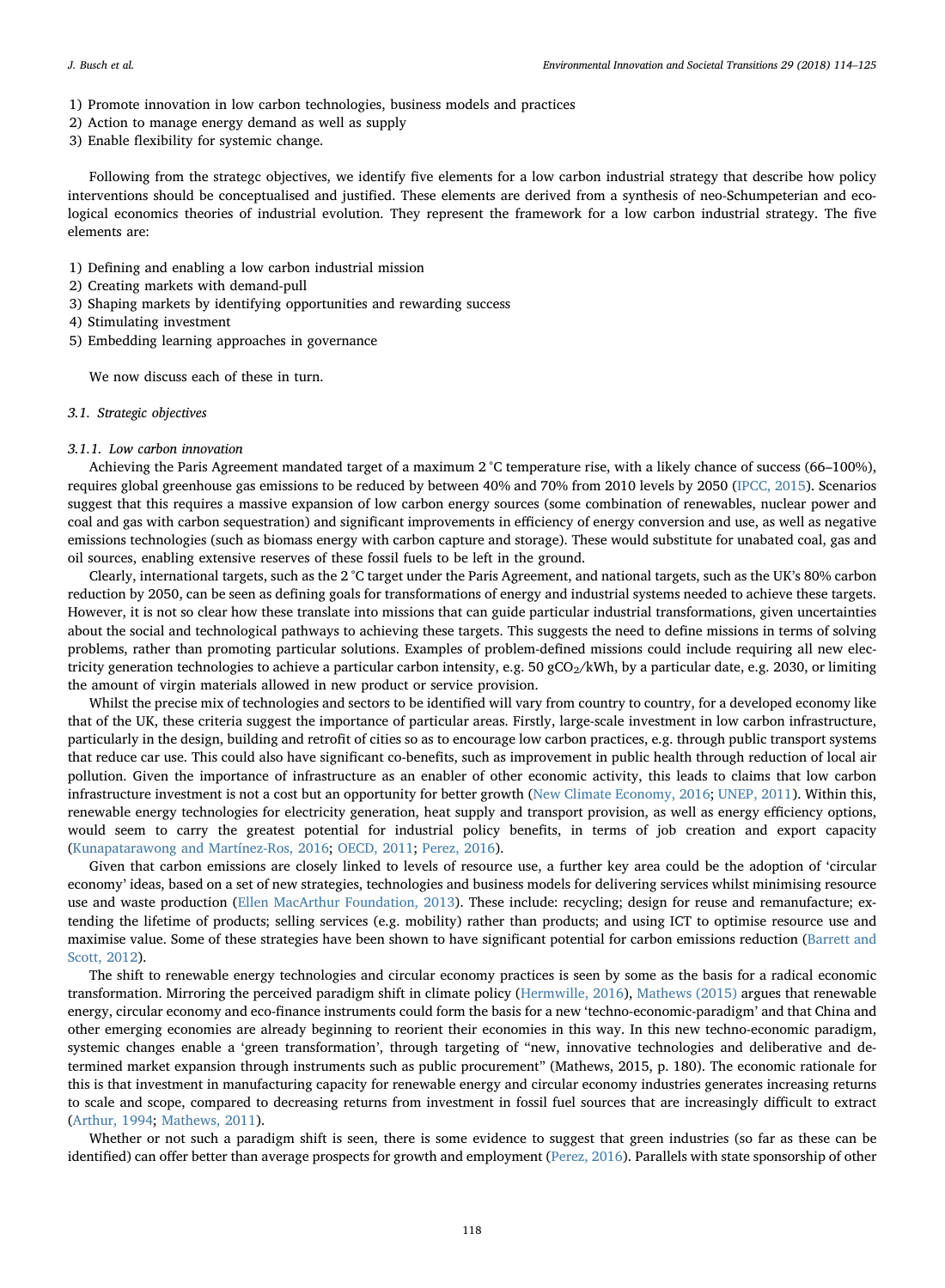industrial sectors and their supply chains<sup>[2](#page-6-0)</sup> indicate that there could be great potential for green industries to become important exporters of goods and services to a world economy that is increasingly committed to rapid decarbonisation ([United Nations, 2015](#page-12-0)).

#### 3.1.2. Managing energy demand

In addition to the creation of markets for new technologies, demand side interventions, including energy and material efficiency improvements, have a key role to play in low carbon scenarios ([IPCC, 2015\)](#page-11-24), and so should be a key feature of a low carbon industrial strategy. We agree with the caution expounded by [Mowery et al. \(2010\)](#page-12-29) that there are dangers in defining a climate change mission by analogy with the Apollo or Manhattan projects in that it may be too focussed on 'supply side' policies and the development of technological solutions, rather than on the "far more painful" demand side policies aimed at diffusion of these technologies, and promoting changes to energy-intensive human behaviours. New business models relating to selling services rather than products, as well as implementing circular economy ideas, may be as important to a transformation as low carbon electricity generation and heat supply technologies. Driving change in the consumer demand for goods and services holds significant potential for carbon emissions reductions [\(Barrett and Scott, 2012\)](#page-11-26). The case for the implementation of Product Service Systems (business models based on selling services alongside products, e.g. maintenance contracts) to effect more resource efficient consumption ([Tukker, 2015\)](#page-12-30) reflects the economic prospects of such alternative business models. Alongside measures such as product life extension and performance contracts, such strategies are part of a newly invigorated campaign for a circular economy transition that encompasses both production and demand side interventions [\(Ellen MacArthur Foundation, 2013\)](#page-11-25).

Reductions in energy demand, and shifts in demand to patterns more suited to renewable energy, may result from changes in consumer preferences and patterns of consumption, but state intervention through the imposition of regulations is also a powerful tool [\(Ashford and Hall, 2011a](#page-11-28)). Such regulations have been used very effectively in the past, as in the case of automobile fuel efficiency standards [\(Nemet, 2014\)](#page-12-31).

A low carbon industrial strategy should, therefore, more explicitly include demand side measures amongst its missions. For example, support for energy technology innovation is biased towards supply technologies with a relative neglect of end-use technologies ([Wilson et al., 2012](#page-12-20)). There is a strong case that reducing energy demand is the most cost effective way of reducing emissions.

#### 3.1.3. Enabling more systemic changes

Though high levels of investment in innovation and diffusion of low carbon technologies could lead to a Keynesian stimulus to economic activity, as green growth advocates argue, it is not clear that a continuous decoupling of economic growth and environmental impacts is possible over the long term. Furthermore, unless 'escape routes' are blocked ([van den Bergh, 2012\)](#page-12-32), action to reduce carbon emissions in specific countries or sectors may lead to those emissions being transferred rather than contributing to overall global emissions reductions. So, low carbon industrial strategy needs to be developed in a way that promotes systemic changes contributing to global carbon emissions reductions.

The current growth of low carbon energy industries is mainly expanding the range of energy supply options and not yet significantly reducing global carbon emissions by substituting for high carbon sources [\(Gazheli et al., 2016](#page-11-29); [York, 2012](#page-12-33)). An absolute decoupling of economic growth from indicators of environmental impacts (such as carbon emissions, material throughput, energy use) is not likely to be achieved on current trajectories ([Jackson, 2016](#page-11-10); [Peters et al., 2011;](#page-12-34) [Steinberger et al., 2012;](#page-12-35) [Wiedmann](#page-12-36) et al., [2015\)](#page-12-36). Hence, changes to current patterns of energy-intensive consumption may also be necessary, which could reduce economic growth as conventionally measured, even though proponents argue that this could deliver compensating benefits in terms of improvements in quality of life and reductions in inequality ([Jackson, 2016](#page-11-10)). This would require changes to current economic systems and priorities that are largely beyond the scope of a low carbon industrial strategy, though such a strategy should be formulated and implemented in ways that allow for more systemic changes, should they be needed.

Ensuring that climate change policies do lead to significant carbon emissions reductions, especially those that seek to also promote economic activity, requires the blocking of 'escape routes', that would otherwise weaken the environmental effectiveness of these policies [\(van den Bergh, 2012\)](#page-12-32). One of these escape routes is so-called 'rebound effects', in which energy efficiency improvements stimulate further economic activity that reduces or eradicates the energy and carbon savings [\(Sorrell, 2009](#page-12-37)). Direct rebound effects in household energy services, where more efficient service delivery leads to an increase in energy service demand, are generally less than 30% in OECD countries. This means that the reduction in overall energy demand, and hence carbon emissions, from energy efficiency improvements is still significant, but is a smaller reduction than expected [\(Sorrell et al., 2009](#page-12-38)). Indirect rebound effects, whereby the financial savings from energy efficiency improvements are used for other forms of consumption, may lead to even smaller overall energy demand reductions [\(Sorrell, 2009\)](#page-12-37). Finally, macroeconomic rebound effects<sup>[3](#page-6-1)</sup> may be significant, though it has been argued that these are only significant if the energy efficiency improvements lead to a stimulus to economic growth ([Barker, 2008](#page-11-30)).

Whether rebound effects constitute a contradiction for the internal consistency of green growth remains an open question that requires further empirical evidence to resolve; recent work suggests it is most significant in producer-sided economies such as China

<span id="page-6-1"></span>

<span id="page-6-0"></span> $\frac{2 \text{Perez}}{2(2016)}$  cites Silicon Valley, Industrial Districts in Northern Italy and the wind energy industry in Denmark as examples.<br><sup>3</sup> Indirect rebound effects are those where efficiency improvements in the provision as in the famous example of savings from energy efficient lightbulbs paying for holiday flights. Macroeconomic rebound effects are tied to the issue of energy being an economic growth factor (Ayres and Voudouris, 2013), [Sorrell \(2009\)](#page-12-37) discusses this issue at length.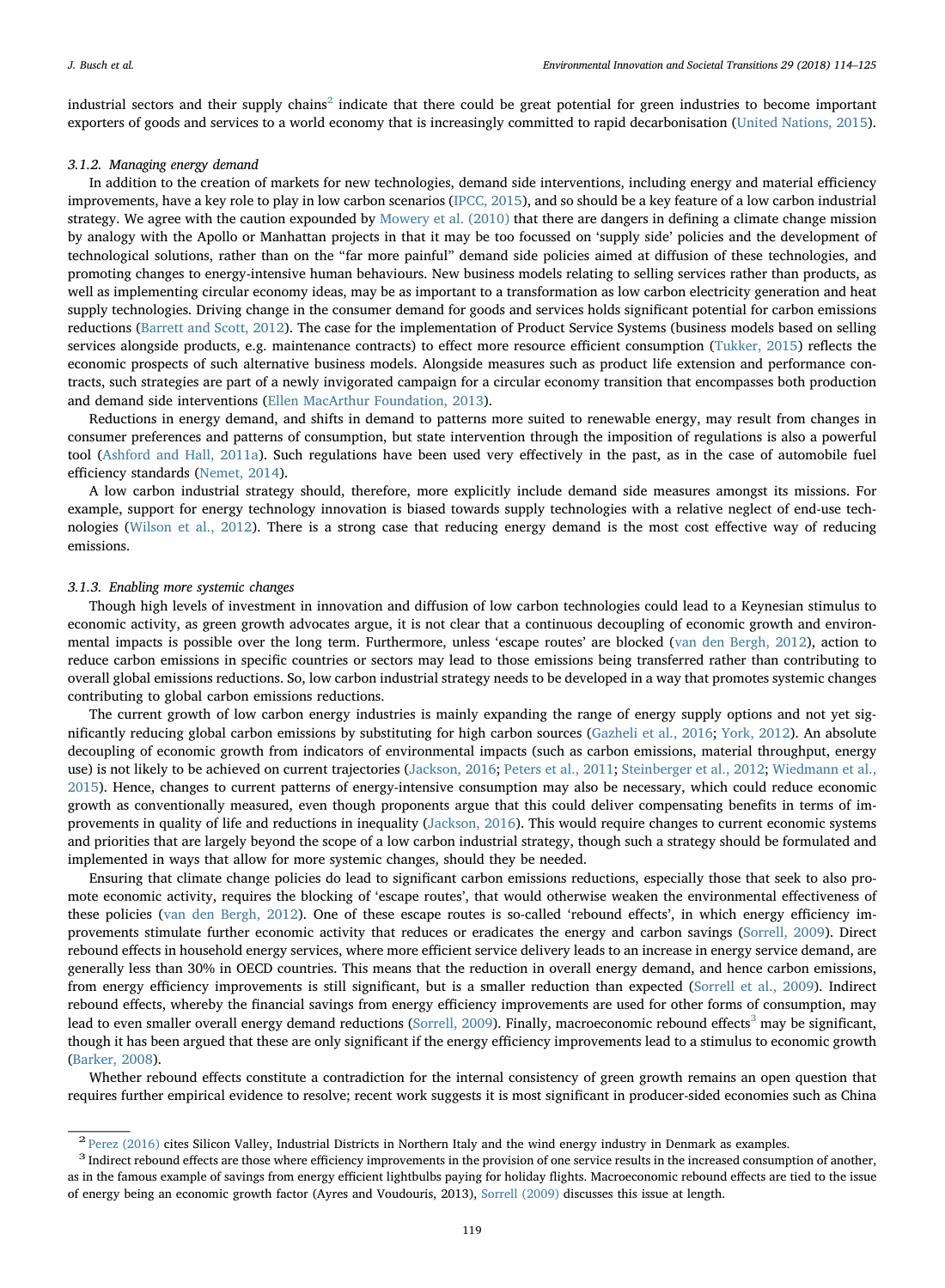([Brockway et al., 2017](#page-11-31)). To avoid this and other 'escape routes', efficiency improvements may need to be combined with imposition of strict economy-wide carbon caps to enable both economic and environmental benefits to be realised. On an international scale, the problem of carbon leakage where increasing costs of pollution in one economy lead to the shift of production and pollution to another will require international coordination. This type of rebound could be avoided through a comprehensive global carbon tax, or through border carbon adjustments (see, for example, [Rocchi et al. \(2018\)\)](#page-12-39). Addressing the need for carbon reductions on a consumption basis is likely to be more challenging for policy makers, as international agreements are currently based on production emissions (Afi[onis et al., 2016\)](#page-10-1), and under the present economic systems, absolute reductions in energy and material consumption would be likely to be seen as reducing social welfare. However, it has been argued that more transformative changes to present economic systems could deliver both absolute reductions in consumption and increases in social wellbeing, such as reductions in working hours meaning more 'quality time' spent with families [\(Jackson, 2016\)](#page-11-10).

#### 3.2. Framework for policy interventions

#### 3.2.1. Defining and enabling a low carbon industrial mission

The case for the state as an active participant in economic processes that create markets and direct innovation has been clearly articulated by Mazzucato, Perez, Anadon and others [\(Anadon et al., 2016;](#page-11-32) [Mazzucato, 2013](#page-12-40); [Mazzucato and Perez, 2014](#page-12-23); [Perez,](#page-12-21) [2016\)](#page-12-21). This view of the state has crucial implications for industrial strategy. The function of an 'entrepreneurial state' [\(Mazzucato,](#page-12-40) [2013\)](#page-12-40) requires the state to have the capabilities to carry out this role, and it must be enabled by supportive socio-technical institutions. That means both the resources of the state itself, and its relations to industry organisations, firms and other social and economics actors, must be strategically oriented to allow a mission-oriented industrial policy approach.

This still raises issues of the capacity and capability of the state to deliver and implement successful policy and legislation across multiple policy domains. The passage of new climate legislation has been shown to be influenced most strongly by previous experience in passing legislation (and not significantly by political inclination) ([Fankhauser et al., 2015](#page-11-33)). Mazzucato and Perez explicitly call for "sector and technology-specific expertise to be located in government" (Mazzucato and Perez, 2014, p. 21) so that public actors can be effective. The current trend of austerity measures that is reducing the size of central and municipal governments in the UK runs counter to this, and the consequent destruction of political capability in UK energy policy has been discussed as an important limiting factor in the transition to a low carbon energy system [\(Kuzemko, 2016\)](#page-12-41).

The role and form of interactions between government and industry are important, to avoid the dangers of poor targeting of interventions, for example, due to lobbying by particular industries or sectors ([Rodrik, 2014](#page-12-9)). Rodrik describes this as government agencies that "need to be embedded in, but not in bed with, business" (Rodrik, 2014, p. 485). He argues that this requires institutions to support innovation to be put in place with clear mandates, for example, support for a portfolio of opportunities, allowing for some failures, together with a willingness to withdraw support when businesses fail to achieve stated goals. [Mazzucato \(2016\)](#page-12-6) also argues that government agencies should benefit from successes, for example, by receiving equity shares in exchange for investments. [Anadon](#page-11-34) [\(2012\)](#page-11-34) shows that there are significant differences in the degree of coordination in government activities and the missions assigned to implementation institutions, arising from the different political, cultural and geographic contexts of the United States, the United Kingdom and China. She identifies three key trade-offs in the design of these institutions: (1) the need for a high degree of autonomy from direct government interference vs. the need for systems integration across the innovation chain; (2) the need for stable funding for institutions vs. the need for flexibility in redirecting efforts; (3) the need for private sector engagement vs. the danger of capture by private sector interests.

Stability in the policy and institutional regime for innovation systems and low carbon finance is important; uncertainty and inconsistency in policy are often cited as major barriers to the diffusion of renewable energy technologies [\(Bergman, 2013;](#page-11-35) [Reichardt](#page-12-42) [and Rogge, 2016\)](#page-12-42) and the availability of financing [\(Boissinot et al., 2015](#page-11-36)). Research on the European emissions trading scheme has suggested that a long-term perspective and stringency in policy could lead to better policy outcomes in terms of innovation in low emissions technologies [\(Schmidt et al., 2012\)](#page-12-43).

The need for a long term perspective in low carbon industrial strategy is also suggested by the challenge of winding down undesirable industrial sectors. Sunset industrial policies, as suggested by [Hallegatte et al. \(2013\)](#page-11-37), are important to address the influence of locked-in industries that block the transition to a low carbon economy. Where the rapid decline of such industries will result in politically infeasible social and regional economic damage, policy is needed to effect a gradual descent where social and economic capital is preserved in the transition to alternative economic activities. A long-term perspective allows some foresight of the need for such policies, but their implementation is complicated by the political power of vested interests that can significantly hamper structural economic change ([Moe, 2010](#page-12-44)). A clear and consistent strategy, and appropriate oversight to ensure discipline [\(Rodrik,](#page-12-9) [2014\)](#page-12-9), must be in place to prevent vested interests from influencing public policy in the interests of their own profits (rent-seeking) and at the expense of environmental and social welfare.

Addressing the risk of rent seeking must be balanced with an understanding that a mission-oriented approach that supports innovation in specific technologies and sectors has an intrinsic risk of supporting some failures. Such failures should not be seen as a failure of the strategy, but as an inherent part of a portfolio approach. An implication of this is that the missions sought must hold a high level of public support. Mission-oriented strategies must be democratically constructed and the public agencies that implement them must be accountable with high levels of public scrutiny ([Lütkenhorst et al., 2014a,](#page-12-3)[b](#page-12-4); [Rodrik, 2014](#page-12-9)). As Mazzucato has argued, the roles of the public sector and private sector differ and should be seen as complementary. In particular, echoing Keynes, she has argued that the public sector should seek to support those activities that serve the public good but the private is unable or unwilling to do, because the risks are too high or the rewards too diffuse.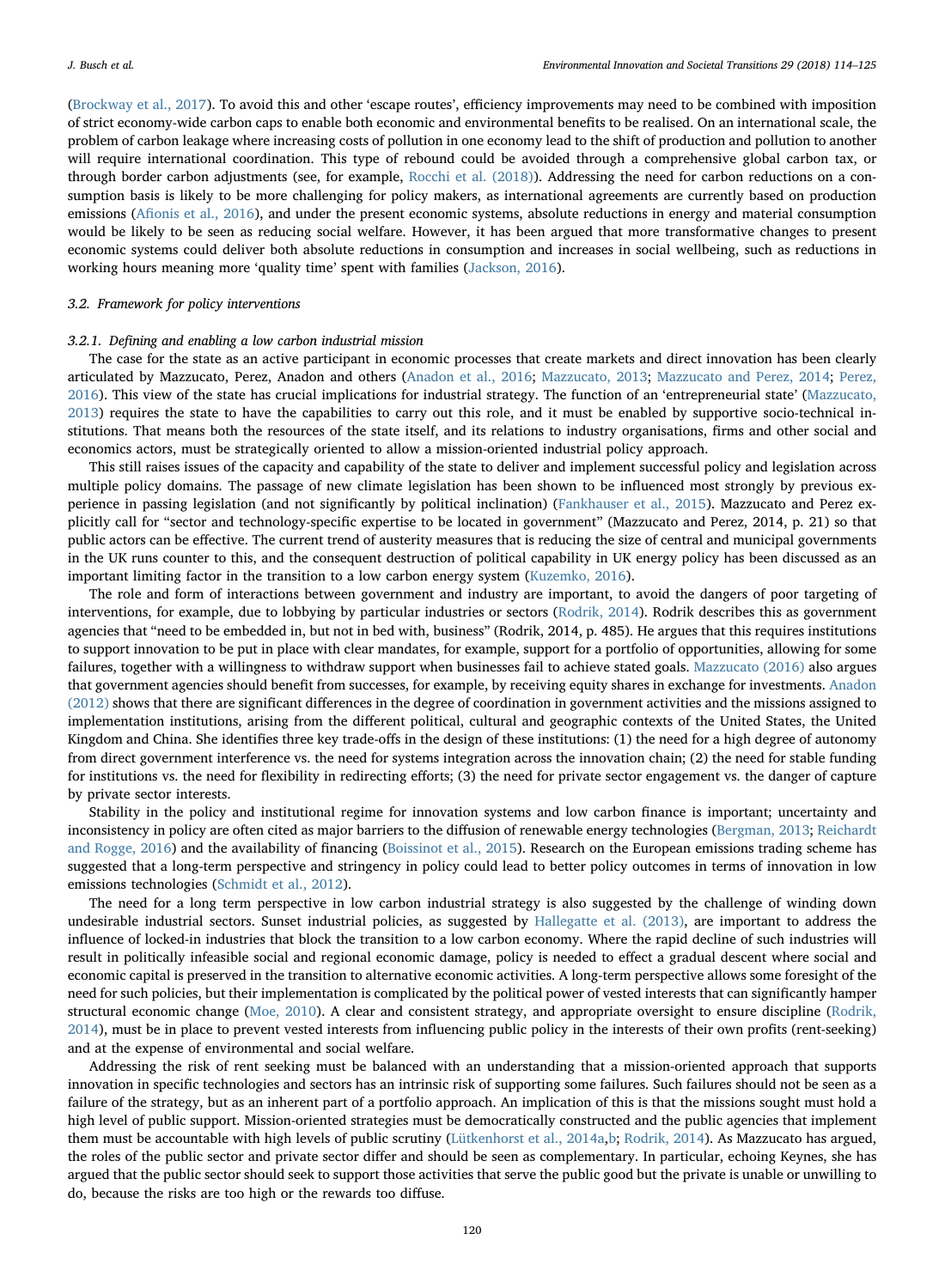#### 3.2.2. Creating markets with demand-pull

Despite the recognition of the importance of thinking in terms of innovation systems, for example, in the work of the OECD, industrial policy is often framed in terms of a 'linear model' of innovation, driven mainly by research and development (R&D) in new technologies. An innovation systems perspective also shows the importance of support for demonstration and commercialisation of technologies, the need for 'demand-pull' driven by creating markets, and the importance of feedbacks between different stages in the innovation chain. This emphasises the importance of consideration of systemic factors in driving or creating barriers to innovation. This is particularly important in terms of designing industrial strategy to promote a low carbon transformation, as this involve changes to industrial systems that include new institutions, business strategies and user practices, as well as new technologies [\(Foxon,](#page-11-16) [2017,](#page-11-16) [2011\)](#page-11-19).

An innovation systems approach is based on the conceptualisation of innovation as a process with a life-cycle that includes research, development, demonstration, niche markets, diffusion and phase-out, with feedbacks between these stages ([Wilson and](#page-12-45) [Grubler, 2015\)](#page-12-45). To function properly, this innovation system must be supported by appropriate institutions and actors, policies that target both technology-push and market-pull, and the provision of financial resources and knowledge through generation and learning. Institutions must bring together private firm actors with public regulators and policy makers and research scientists and engineers. Knowledge exchange networks that facilitate this are important in creating the embeddedness that a mission-oriented approach requires.

An innovation systems approach to industrial strategy also entails creating regionally specific strategies. Regional specificity is recognised as an important determinant of successful policy intervention with diverse factors such as the availability of private finance for entrepreneurial activity [\(Brown et al., 2015](#page-11-38)) and differences in professional cultures ([Wirth et al., 2013\)](#page-12-46) playing important roles. This does not imply that all strategy should be devolved to regional governance – many important factors in industrial development can only be addressed at national level – but the appropriate scale should be sought. National strategy is needed to address the regional disparities created by industrial development, as some regions could be disproportionally affected by declining industries, whilst others will always be more economically active ([Cox et al., 2016](#page-11-39); [Meadway, 2013](#page-12-47); [Molho et al., 2016\)](#page-12-48).

The public sector can also undertake more direct interventions to instigate the creation of markets that are aligned with low carbon industrial missions. Public procurement standards and feed-in tariffs are good examples of instruments that can be used to establish niche markets, or to facilitate the transition to mass market ([Kivimaa and Kern, 2016\)](#page-11-40). These can be used to support specific technologies, as in the use of feed-in tariffs for photovoltaics, or to support broader characteristics, as in energy efficiency guidelines for public procurement. Similar to public procurement, but with a greater range of impact across the economy, is the use of regulation to create 'lead markets' for products with improved environmental performance [\(Jänicke and Jacob, 2005](#page-11-41)). Scholars including Ashford have long argued for the use of regulation to drive innovation for sustainable development, and the need for integration of policies across the labour market, energy demand from consumers and industry, and industrial innovation [\(Ashford and Hall, 2011a](#page-11-28)). As such regulation is an important driver of technological change in businesses, it should be understood as a tool with the potential to drive disruptive innovation for low carbon industries ([Ashford and Hall, 2011b\)](#page-11-42).

#### 3.2.3. Shaping markets by identifying opportunities and rewarding success

A key challenge in developing a low carbon industrial strategy is that pathways to a low carbon energy system are inherently uncertain. This uncertainty relates to the rate of performance improvement and cost reduction in key technologies, the level of changes in user practices and behaviours that can be achieved, the development of appropriate business models and the speed of institutional changes, relating to political will and incumbent resistance. This leads some economists to conclude that government intervention should largely be restricted to setting a carbon price to internalise the externalities and leaving it to markets to figure out the mix of changes needed to achieve carbon reduction targets [\(Helm, 2017](#page-11-43)). However, we argue that markets are created and shaped by actions of governments and other actors, and so incentives within the system need to be aligned with achieving a low carbon transformation. This should enhance expectations of the direction of travel, by institutionalising long-term targets and rewarding success for actors that contribute to meeting these targets.

Clearly, promoting technological innovation is a key part of a low carbon industrial strategy. Technological change is one driver of wider industrial change, though not the only one. This raises the question of the extent to which a low carbon industrial strategy should try to identify key technologies or key technological sectors to promote. The danger of this approach has been criticised by many economists as trying to 'pick winners'. However, in order to stimulate national economic benefits, some focussing of investment will be needed. Given that a low carbon transformation will be disruptive of existing industries and business models, it is not clear that incumbent businesses will necessarily have greater knowledge than governments of how this focussing should be achieved. Thus, criteria are needed to identify key technology areas or sectors in which investment should be focussed, such as the following:

- (1) Potential scale of contribution of technology or sector to achieving carbon reductions:
- This could include technologies that have been identified as playing a key role in low carbon energy scenarios, such as low carbon electricity generation technologies, or sectors where expected continuing growth in service demand means that technological change is needed, such as aviation;
- (2) Potential scale of contribution of technology or sector to achieving national economic goals:
- This relates to the mix of manufacturing and service industries in the national economy, and the extent to which investment in manufacturing is seen as a key source of positive economic spillovers by enabling technologies, synergies and supply chains across economies;
- (3) Potential scale of contribution of technology or sector to achieving other 'co-benefits':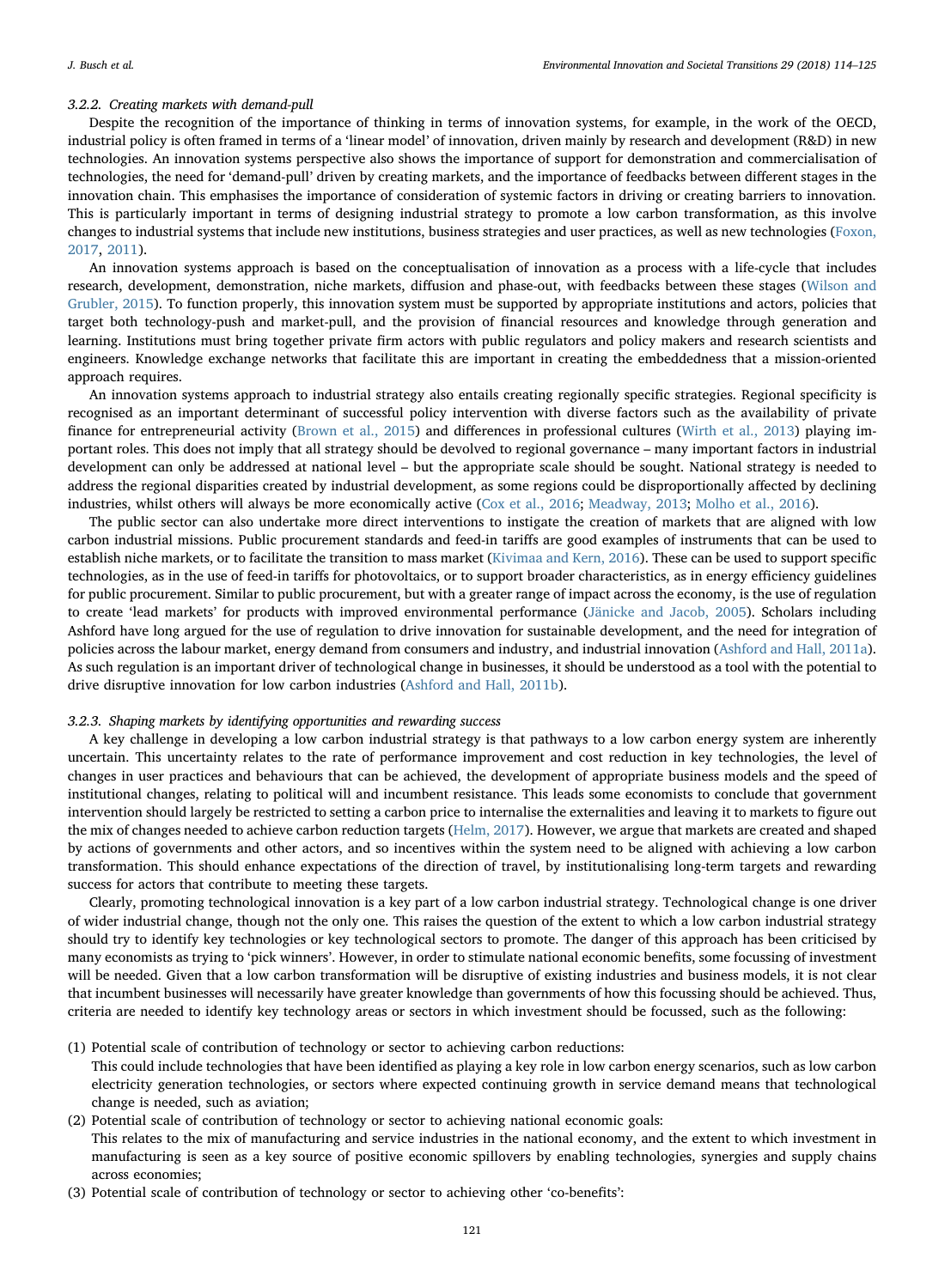This relates to the potential of the technology or sector to contribute to achieving other social, economic or environmental benefits, such as reduction in local air pollution;

(4) Scale of existing skills base and industrial expertise in likely growth areas:

This relates to the extent to which investment in a particular technology or sector can draw on existing skills and expertise, with the expectation of being able to grow and develop.

Mazzucato has illustrated the importance of state support at the stage of basic technology research using the example of the iPhone ([Mazzucato, 2013\)](#page-12-40). Many of the basic technologies that make the iPhone successful are the result of state sponsored innovation: GPS, touchscreen technology and the internet to name just some. Deployment and diffusion are as important a part of the innovation lifecycle that require the investment of resources and development of skills, knowledge and capacity. In the case of energy technologies, the diffusion phase of innovation can be extremely slow, taking many decades [\(Grubler et al., 2016](#page-11-44)). Low carbon industrial strategies must seek to create functioning innovation systems that support the entire innovation lifecycle. For example, ensuring sufficient skills training opportunities for low carbon industries could complement public support for early stage deployment of key 'green' technologies that meet the requirements of mission orientations. Support for entrepreneurial activities and knowledge development have also been identified as key functions of technological innovation systems [\(Hekkert et al., 2007\)](#page-11-45).

#### 3.2.4. Stimulating investment

An important, and still somewhat understudied, resource for a low carbon industrial system is the availability of green finance. Financing is identified as one of the key resources required for a functioning innovation system, including public funding of early stage R&D, tax subsidies and feed-in tariffs for niche market support, and private finance for market diffusion [\(Wilson et al., 2012\)](#page-12-20). The IEA estimates that "\$48 trillion in cumulative investment in energy supply and efficiency are required by 2035" for their main carbon emissions reduction scenario [\(International Energy Agency, 2014, p. 3](#page-11-46)). Realising this scale of investment, and its appropriate allocation in a low carbon economy, will be a significant challenge that a low carbon industrial strategy will also have to address. The UNEP Inquiry into the Design of a Sustainable Financial System has argued that a 'quiet revolution' is already underway, as the financial system adapts through innovation of financial technologies to deliver investment for a transition to a low-carbon, green economy [\(UNEP, 2016](#page-12-49)). National governments need to support and reinforce these changes, in order that financial systems become fit for this purpose.

Public funding for low carbon development saw a significant boost as part of stimulus spending following the 2008 financial crisis. South Korea's Green New Deal, for example, amounted to 0.5% of GDP ([Barbier, 2009](#page-11-47)). Public expenditure on RD&D in renewables and energy efficiency increased globally between 2000 and 2011 [\(Rhodes et al., 2014\)](#page-12-50). Private RD&D expenditure, in contrast, has remained heavily focused on fossil fuels with little growth in renewables [\(Rhodes et al., 2014](#page-12-50)).

Mathews suggests that once the potential of increasing returns from investment in renewables and circular economy technologies becomes clear, investment will rapidly flow in this direction and away from fossil fuel based technologies with diminishing returns (Mathews [and Reinert, 2014\)](#page-12-51). Such a trend would align financial resources with the need for renewable energy and circular economy technologies that should be an element of a low carbon industrial system. This thinking is in line with empirical evidence of the active role of the financial sector in promoting economic growth ([King and Levine, 1993](#page-11-48)), and reflected in recent neo-Schumpeterian and Post-Keynesian modelling efforts that demonstrate the importance of the finance-innovation nexus [\(Aghion and Howitt, 2009;](#page-10-2) [Godin](#page-11-49) [et al., 2014](#page-11-49)). Innovation systems research stresses the importance of patient, long term finance that is available for all activities along the innovation lifecycle [\(Mazzucato and Penna, 2015\)](#page-12-22).

The financial institutions that provide green finance must also take appropriate organisational forms for an effective low carbon industrial strategy. Effective finance for industry firms is best provided by finance providers that understand the activities to which they are lending. The contrast between a highly centralised banking sector in the UK and a much more active local banking sector in Germany has been linked to the more successful deployment of distributed renewable generation in Germany (S. [Hall et al., 2016\)](#page-11-50). The failure of Scotland's Intermediate Technology Initiative has also, in part, been attributed to its design not accounting for the specifics of the local financial system, notably the absence of venture capital of significant scale ([Brown et al., 2015\)](#page-11-38). This suggests that the strategic support of finance providers with the appropriate scale, organisational form and knowledge of the low carbon economy should be an important element of a low carbon industrial strategy.

#### 3.2.5. Embedding learning approaches in governance

A low carbon industrial strategy must be adaptable to changes in the socio-technical system by incorporating learning approaches in its institutional design and processes. The concept of adaptive policy-making represents the implementation of a learning approach in policy [\(Haasnoot et al., 2013;](#page-11-51) [Hallegatte et al., 2012\)](#page-11-52), with the need for performance monitoring, mitigation and hedging actions and reassessments of initial plans included as integral parts of the policy making process. [Haasnoot et al. \(2013\)](#page-11-51) describe an approach of "adaptive policy pathways" that combines adaptive policymaking with learning pathways, a method to sequence possible actions in the context of uncertain external developments. This approach is proposed for robust policy decisions in a deeply uncertain world, an apt description of low carbon transformations. The approach entails a learning loop including scenario analysis, planning and monitoring. A low carbon industrial strategy that enables robust policy decisions should ensure that such learning loops are institutionalised and provided with the resource they require.

In the context of low carbon industrial strategy, adaptive policymaking must account for a complicated policy mix ([Rogge and](#page-12-52) [Reichardt, 2016](#page-12-52)) involving a number of potentially complementary and contradictory strategies, ideas and instruments. These policy mixes must evolve over time to account for the evolution of the socio-technical systems they are intended to govern [\(Reichardt et al.,](#page-12-53)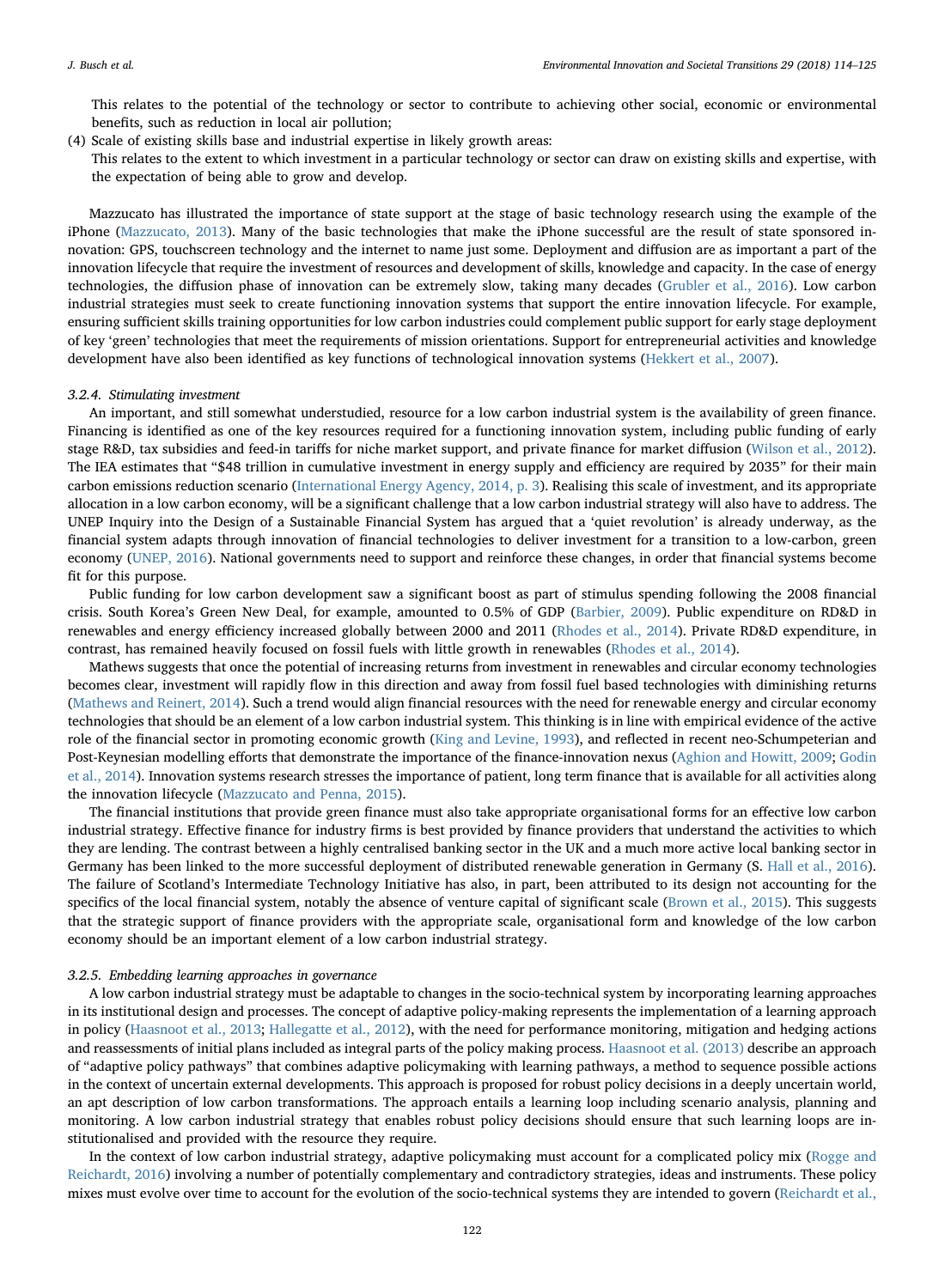[2016\)](#page-12-53). This type of policy evolution in the German feed-in tariff for solar photovoltaic electricity generation has been described as 'compulsive' policy making ([Hoppmann et al., 2014](#page-11-53)); policy instruments are applied to address a selection of issues, resulting in the emergence of new issues, which are then addressed by further policy. Embedding learning in the strategic framework of these policy domains would lead to instruments that facilitate their adaptation to new information, for example by designing feed-in tariffs with built-in digression that is dependent on market share.

Beyond learning in policy making, a low carbon industrial strategy also needs to create institutions that enable learning across the innovation system so that knowledge exchange networks, innovation agencies, and financial institutions can adapt to changes in the socio-technical system. The activities of these organisations will have to change according to changing technology costs and potentials, adjusting the tools and instruments they use and also adjusting the composition of networks and advisory bodies (such as the participation of industry representatives on the boards of innovation agencies). [Hallegatte et al. \(2013\)](#page-11-37) and [Rodrik \(2014\)](#page-12-9) both stress the importance of transparency and accountability to these processes to mitigate against the risks of capture by incumbent interests and a resulting lock-in that blocks the emergence of more productive innovators.

#### <span id="page-10-0"></span>4. Conclusions

Failure to divert from our current reliance on fossil fuels to underpin economic development will lead to catastrophic climate change and dire consequences for the prosperity of future generations. In this paper, we have argued that the re-emergence of interest by governments in formulating industrial strategy provides an opportunity to chart a course that integrates inclusive social and economic prosperity with low carbon development. Combining insights from neo-Schumpeterian analysis of industrial and economic system change with ecological economics ideas, the paper has set out three strategic objectives and five elements of a framework for policy interventions for a low carbon industrial strategy. The strategic objectives we suggest are:

- 1) Promote innovation in low carbon technologies, business models and practices
- 2) Action to manage energy demand as well as supply
- 3) Enable flexibility for systemic change;

And the elements of a framework for a low carbon industrial strategy are:

- 1) Defining and enabling a low carbon industrial mission
- 2) Creating markets with demand-pull
- 3) Shaping markets by identifying opportunities and rewarding success
- 4) Stimulating investment
- 5) Embedding learning approaches in governance

We argue that these elements should find support from a broad constellation of actors. Some of these elements, particularly investment in renewables and the provision of green finance, are already promoted by international development organisations such as the World Bank.

The implementation of low carbon industrial policies will always be politically controversial, as the losers in terms of declining industries are likely to be more visible and vocal than the potential winners in terms of newly created industries. Improved tools for assessment of the impacts of low carbon industrial policies and application of a wider set of measures and indicators of social and economic impacts, including job creation and reducing social inequality, could help to enhance the political and economic feasibility of these policies.

Perhaps most importantly, political leadership and a clear sense of direction and ambition towards a low carbon future, steered in a way that enhances the social and economic benefits of a low carbon industrial transformation, can provide a supporting environment for a wide range of actors to adopt and implement a strategic approach to realising a low carbon future.

#### Declaration of Interest

None.

#### Acknowledgements

We would like to thank Julia Steinberger for very useful discussions and comments on this paper. This research is supported by the UK Economic and Social Research Council (ESRC) funded Centre for Climate Change Economics and Policy (Grant number: ES/ K006576/1).

#### References

<span id="page-10-1"></span>Afionis, S., Sakai, M., Scott, K., Barrett, J., Gouldson, A., 2016. Consumption-based carbon accounting: does it have a future? WIREs Clim. Change 8, e438. [https://doi.](https://doi.org/10.1002/wcc.438) [org/10.1002/wcc.438](https://doi.org/10.1002/wcc.438).

<span id="page-10-2"></span>[Aghion, P., Howitt, P.W., 2009. The Economics of Growth. The MIT Press, Boston.](http://refhub.elsevier.com/S2210-4224(17)30249-6/sbref0010)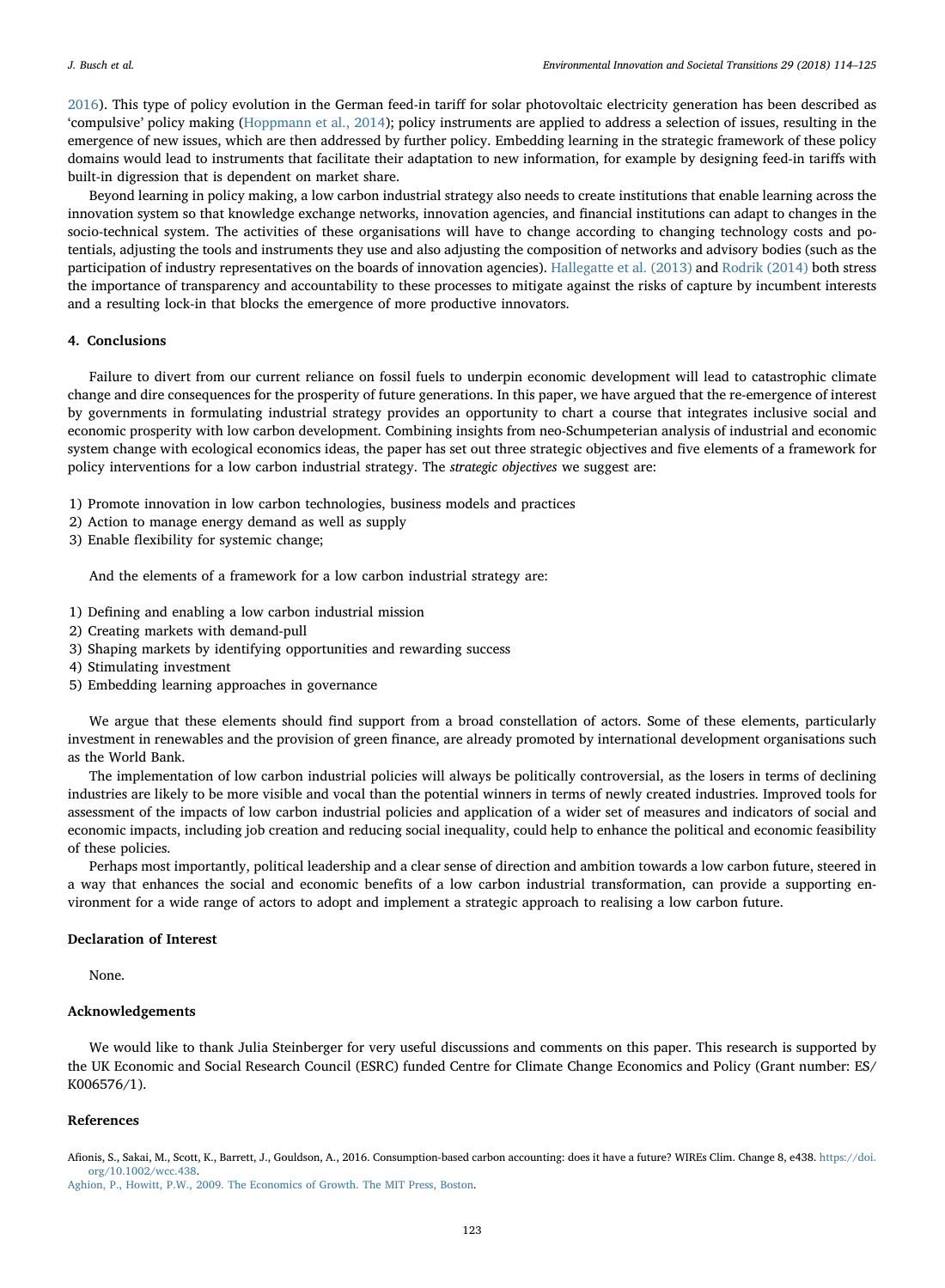<span id="page-11-6"></span>[Aiginger, K., 2015. Industrial Policy for a Sustainable Growth Path. pp. 365](http://refhub.elsevier.com/S2210-4224(17)30249-6/sbref0015)–395.

- <span id="page-11-34"></span>Anadon, L.D., 2012. Missions-oriented RD&D institutions in energy between 2000 and 2010: a comparative analysis of China, the United Kingdom, and the United States. Res. Policy 41, 1742–1756. [https://doi.org/10.1016/j.respol.2012.02.015.](https://doi.org/10.1016/j.respol.2012.02.015)
- <span id="page-11-32"></span>Anadon, L.D., Chan, G., Harley, A.G., Matus, K., Moon, S., Murthy, S.L., Clark, W.C., 2016. Making technological innovation work for sustainable development. Proc. Natl. Acad. Sci. 113, 9682–9690. [https://doi.org/10.1073/pnas.1525004113.](https://doi.org/10.1073/pnas.1525004113)
- <span id="page-11-27"></span>[Arthur, W.B., 1994. Increasing Returns and Path Dependence in the Economy. University of Michigan Press, Ann Arbor](http://refhub.elsevier.com/S2210-4224(17)30249-6/sbref0030).

<span id="page-11-7"></span>[Ashford, N., Renda, A., 2016. Aligning Policies for Low-Carbon Systemic Innovation in Europe. Durham and Brussels, Boston](http://refhub.elsevier.com/S2210-4224(17)30249-6/sbref0035).

- <span id="page-11-28"></span>Ashford, N.A., Hall, R.P., 2011a. The importance of regulation-induced innovation for sustainable development. Sustainability 3, 270–292. [https://doi.org/10.3390/](https://doi.org/10.3390/su3010270) [su3010270](https://doi.org/10.3390/su3010270).
- <span id="page-11-42"></span><span id="page-11-23"></span>[Ashford, N.A., Hall, R.P., 2011b. Technology, Globalization, and Sustainable Development: Transforming the Industrial State. Yale University Press, New Haven](http://refhub.elsevier.com/S2210-4224(17)30249-6/sbref0045). Baranzini, A., van den Bergh, J.C.J.M., Carattini, S., Howarth, R.B., Padilla, E., Roca, J., 2017. Carbon pricing in climate policy: seven reasons, complementary
- instruments, and political economy considerations. WIREs Clim. Change 8, e462–17. [https://doi.org/10.1002/wcc.462.](https://doi.org/10.1002/wcc.462)

<span id="page-11-47"></span>Barbier, E.B., 2009. Rethinking the economic recovery: a global green new deal. Laramie. [https://doi.org/10.1017/CBO9780511844607.](https://doi.org/10.1017/CBO9780511844607)

- <span id="page-11-30"></span>Barker, T., 2008. The Macroeconomic Eff[ects of the Transition to a Low-Carbon Economy. Cambridge.](http://refhub.elsevier.com/S2210-4224(17)30249-6/sbref0060)
- <span id="page-11-26"></span>Barrett, J., Scott, K., 2012. Link between climate change mitigation and resource efficiency: a UK case study. Global Environ. Change 22, 299–307. [https://doi.org/10.](https://doi.org/10.1016/j.gloenvcha.2011.11.003) [1016/j.gloenvcha.2011.11.003](https://doi.org/10.1016/j.gloenvcha.2011.11.003).
- <span id="page-11-35"></span>Bergman, N., 2013. Why is renewable heat in the UK underperforming? A socio-technical perspective. Proc. Inst. Mech. Eng. Part A 227, 124-131. [https://doi.org/10.](https://doi.org/10.1177/0957650912471291) [1177/0957650912471291.](https://doi.org/10.1177/0957650912471291)
- <span id="page-11-36"></span>[Boissinot, J., Huber, D., Lame, G., 2015. Finance and climate: the transition to a low carbon and climate resilient economy from a](http://refhub.elsevier.com/S2210-4224(17)30249-6/sbref0075) financial sector perspective. OECD J. [Financ. Mark. Trends 2015, 1](http://refhub.elsevier.com/S2210-4224(17)30249-6/sbref0075)–17.

<span id="page-11-9"></span>Bowen, A., Hepburn, C., 2014. Green growth: an assessment. Oxford Rev. Econ. Policy 30, 407–422. <https://doi.org/10.1093/oxrep/gru029>.

- <span id="page-11-31"></span>Brockway, P.E., Saunders, H., Heun, M.K., Foxon, T.J., Steinberger, J.K., Barrett, J.R., Sorrell, S., 2017. Energy rebound as a potential threat to a low-carbon future: findings from a new exergy-based national-level rebound approach. Energies 1[0https://doi.org/10.3390/en10010051.](https://doi.org/10.3390/en10010051) 51–24.
- <span id="page-11-38"></span>Brown, R., Gregson, G., Mason, C., 2015. A post-mortem of regional innovation policy failure: scotland's intermediate technology initiative (ITI). Reg. Stud. 50, 1260–1272. [https://doi.org/10.1080/00343404.2014.985644.](https://doi.org/10.1080/00343404.2014.985644)
- <span id="page-11-15"></span>[Colebrook, C., 2016. An Industrial Strategy That Works for the UK. Institute for Public Policy Research](http://refhub.elsevier.com/S2210-4224(17)30249-6/sbref0095).
- <span id="page-11-13"></span>[Cowling, K., Tomlinson, P., 2016. A New Industrial Policy for the UK](http://refhub.elsevier.com/S2210-4224(17)30249-6/sbref0100) – Some Guidelines for Policy-makers.

<span id="page-11-39"></span>[Cox, E., Raikes, L., Carella, L., 2016. The State of the North 2016. Institute for Public Policy Research](http://refhub.elsevier.com/S2210-4224(17)30249-6/sbref0105).

- <span id="page-11-2"></span>[Deep Decarbonization Pathways Project, 2015. Pathways to Deep Decarbonization 2015 Report. SDSN - IDDRI.](http://refhub.elsevier.com/S2210-4224(17)30249-6/sbref0110)
- <span id="page-11-25"></span>[Ellen MacArthur Foundation, 2013. Towards the Circular Economy, vol.1 Cowes.](http://refhub.elsevier.com/S2210-4224(17)30249-6/sbref0115)
- <span id="page-11-33"></span>Fankhauser, S., Fankhauser, S., Collins, M., Gennaioli, C., 2015. Do international factors influence the passage of climate change legislation? Clim. Policy 16, 318–331. [https://doi.org/10.1080/14693062.2014.1000814.](https://doi.org/10.1080/14693062.2014.1000814)
- <span id="page-11-18"></span>Fouquet, R., 2016. Path dependence in energy systems and economic development. Nat. Energy 1, 16098–16105. <https://doi.org/10.1038/nenergy.2016.98>.

<span id="page-11-16"></span>[Foxon, T.J., 2017. Energy and Economic Growth: Why We Need a New Pathway to Prosperity. Routledge, London.](http://refhub.elsevier.com/S2210-4224(17)30249-6/sbref0130)

<span id="page-11-19"></span>Foxon, T.J., 2011. A coevolutionary framework for analysing a transition to a sustainable low carbon economy. Ecol. Econ. 70, 2258–2267. [https://doi.org/10.1016/j.](https://doi.org/10.1016/j.ecolecon.2011.07.014) [ecolecon.2011.07.014](https://doi.org/10.1016/j.ecolecon.2011.07.014).

- <span id="page-11-22"></span><span id="page-11-21"></span>Freeman, C., 1995. The "National System of Innovation" in historical perspective. Cambridge J. Econ. 19, 5–24. <https://doi.org/10.1093/oxfordjournals.cje.a035309>. [Freeman, C., 1987. Technology, Policy, and Economic Performance: Lessons From Japan. Pinter, London](http://refhub.elsevier.com/S2210-4224(17)30249-6/sbref0145).
- <span id="page-11-8"></span>[Freeman, C., 1974. The Economics of Industrial Innovation. Penguin Books, Harmondsworth](http://refhub.elsevier.com/S2210-4224(17)30249-6/sbref0150).
- <span id="page-11-20"></span>Gallagher, K.S., Wilson, C., Anadon, L.D., Kempener, R., 2011. Trends in investments in global energy research, development, and demonstration. WIREs Clim. Change 2, 373–396. <https://doi.org/10.1002/wcc.112>.
- <span id="page-11-29"></span>Gazheli, A., van den Bergh, J., Antal, M., 2016. How realistic is green growth? Sectoral-level carbon intensity versus productivity. J. Clean. Prod. 129, 449–467. <https://doi.org/10.1016/j.jclepro.2016.04.032>.
- <span id="page-11-49"></span>Godin, A., Caiani, A., Lucarelli, S., 2014. Innovation and finance: a stock flow consistent analysis of great surges of development. J. Evol. Econ. 24, 421–448. [https://](https://doi.org/10.1007/s00191-014-0346-8) [doi.org/10.1007/s00191-014-0346-8.](https://doi.org/10.1007/s00191-014-0346-8)
- <span id="page-11-44"></span>Grubler, A., Wilson, C., Nemet, G., 2016. Apples, oranges, and consistent comparisons of the temporal dynamics of energy transitions. Energy Res. Soc. Sci. 22, 18–25. [https://doi.org/10.1016/j.erss.2016.08.015.](https://doi.org/10.1016/j.erss.2016.08.015)
- <span id="page-11-51"></span>Haasnoot, M., Kwakkel, J.H., Walker, W.E., Maat, ter, J., 2013. Dynamic adaptive policy pathways: a method for crafting robust decisions for a deeply uncertain world. Global Environ. Change 23, 485–498. <https://doi.org/10.1016/j.gloenvcha.2012.12.006>.
- <span id="page-11-11"></span>[Hall, P.A., 1993. Policy paradigms, social learning, and the state: the case of economic policymaking in Britain. Comp. Polit. 25, 275](http://refhub.elsevier.com/S2210-4224(17)30249-6/sbref0180)–296.
- <span id="page-11-14"></span>[Hall, P.A., Soskice, D., 2003. Varieties of Capitalism: The Institutional Foundations of Comparative Advantage. Oxford Scholarship Online, Oxford](http://refhub.elsevier.com/S2210-4224(17)30249-6/sbref0185).
- <span id="page-11-50"></span>Hall, S., Foxon, T.J., Bolton, R., 2016. Financing the civic energy sector: how financial institutions affect ownership models in Germany and the United Kingdom. Energy Res. Soc. Sci. 12, 5–15. [https://doi.org/10.1016/j.erss.2015.11.004.](https://doi.org/10.1016/j.erss.2015.11.004)

<span id="page-11-37"></span>[Hallegatte, S., Fay, M., Vogt-Schilb, A., 2013. Green Industrial Policies When and How. World Bank Policy Research Paper.](http://refhub.elsevier.com/S2210-4224(17)30249-6/sbref0195)

<span id="page-11-52"></span>Hallegatte, S., Shah, A., Lempert, R., Brown, C., Gill, S., 2012. Investment Decision Making Under Deep Uncertainty - Application to Climate Change. The World Ban[khttps://doi.org/10.1596/1813-9450-6193](https://doi.org/10.1596/1813-9450-6193).

<span id="page-11-17"></span>Hanusch, H., Pyka, A., 2006. Principles of neo-schumpeterian economics. Cambridge J. Econ. 31, 275–289. [https://doi.org/10.1093/cje/bel018.](https://doi.org/10.1093/cje/bel018)

- <span id="page-11-45"></span>Hekkert, M.P., Hekkert, M.P., Suurs, R.A.A., Negro, S.O., Kuhlmann, S., Smits, R.E.H.M., 2007. Functions of innovation systems: a new approach for analysing technological change. Technol. Forecast. Soc. Change 74, 413–432. <https://doi.org/10.1016/j.techfore.2006.03.002>.
- <span id="page-11-43"></span><span id="page-11-3"></span>Helm, [D., 2017. Cost of Energy Review.](http://refhub.elsevier.com/S2210-4224(17)30249-6/sbref0215) Hermwille, L., 2016. Climate change as a transformation challenge. A new climate policy paradigm? GAIA - Ecol. Perspect. Sci. Soc. 25, 19–22. [https://doi.org/10.](https://doi.org/10.14512/gaia.25.1.6) [14512/gaia.25.1.6](https://doi.org/10.14512/gaia.25.1.6).
- <span id="page-11-0"></span>[HM Government, 2017a. Building Our Industrial Strategy: Green Paper 1](http://refhub.elsevier.com/S2210-4224(17)30249-6/sbref0225)–132.
- <span id="page-11-1"></span>[HM Government, 2017b. The Clean Growth Strategy. London, UK.](http://refhub.elsevier.com/S2210-4224(17)30249-6/sbref0230) .
- <span id="page-11-53"></span>Hoppmann, J., Huenteler, J., Girod, B., 2014. Compulsive policy-making—the evolution of the German feed-in tariff system for solar photovoltaic power. Res. Policy 43, 1422–1441. <https://doi.org/10.1016/j.respol.2014.01.014>.
- <span id="page-11-46"></span>International Energy Agency, 2014. World Energy Investment Outlook. Paris. [https://doi.org/10.1049/ep.1977.0180.](https://doi.org/10.1049/ep.1977.0180)
- <span id="page-11-4"></span>[International Social Science Council \(SSC\), UNESCO, 2013. World Social Science Report 2013: Changing Global Environments](http://refhub.elsevier.com/S2210-4224(17)30249-6/sbref0245).
- <span id="page-11-24"></span>[IPCC, 2015. 2014: Summary for Policymakers, in: Climate Change 2014: Mitigation of Climate Change. Contribution of Working Group III to the Fifth Assessment](http://refhub.elsevier.com/S2210-4224(17)30249-6/sbref0250) [Report of the Intergovernmental Panel on Climate Change. Cambridge, United Kingdom and New York, NY, USA. pp. 1](http://refhub.elsevier.com/S2210-4224(17)30249-6/sbref0250)–32.
- <span id="page-11-5"></span>[IPCC, 2012. Managing the Risks of Extreme Events and Disasters to Advance Climate Change Adaptation, in: Summary for Policymakers. Cambridge, UK, and New](http://refhub.elsevier.com/S2210-4224(17)30249-6/sbref0255) [York, NY, USA. pp. 1](http://refhub.elsevier.com/S2210-4224(17)30249-6/sbref0255)–19.
- <span id="page-11-10"></span>[Jackson, T., 2016. Prosperity Without Growth: Economics for a Finite Planet. Routledge, Abingdon.](http://refhub.elsevier.com/S2210-4224(17)30249-6/sbref0260)
- <span id="page-11-41"></span>[Jänicke, M., Jacob, K., 2005. Ecological modernisation and the creation of lead markets. In: Weber, M., Hemmelskamp, J. \(Eds.\), Towards Environmental Innovation](http://refhub.elsevier.com/S2210-4224(17)30249-6/sbref0265) [Systems. Heidelberg, pp. 175](http://refhub.elsevier.com/S2210-4224(17)30249-6/sbref0265)–193.
- <span id="page-11-12"></span>Kern, F., Kuzemko, C., Mitchell, C., 2014. Measuring and explaining policy paradigm change: the case of UK energy policy. Policy Polit. 42, 513–530. [https://doi.org/](https://doi.org/10.1332/030557312X655765) [10.1332/030557312X655765](https://doi.org/10.1332/030557312X655765).
- <span id="page-11-48"></span>[King, R.G., Levine, R., 1993. Finance and Growth: Schumpeter Might Be Right 108. pp. 717](http://refhub.elsevier.com/S2210-4224(17)30249-6/sbref0275)–737.

<span id="page-11-40"></span>Kivimaa, P., Kern, F., 2016. Creative destruction or mere niche support? Innovation policy mixes for sustainability transitions. Res. Policy 45, 205–217. [https://doi.](https://doi.org/10.1016/j.respol.2015.09.008)